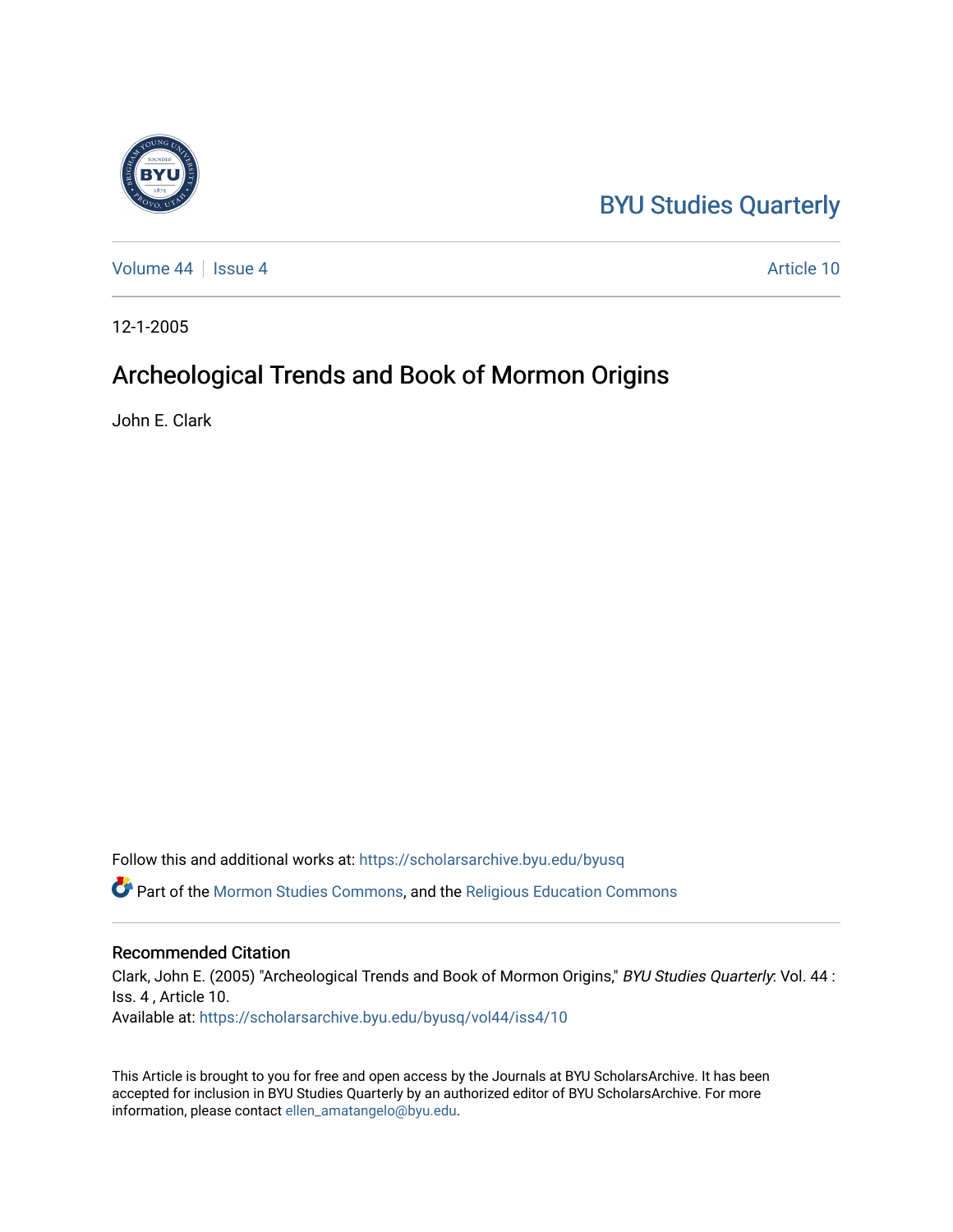# **Archaeological Trends and Book of Mormon Origins**

*John E. Clark*

I ad circumstances permitted a marked grave for the slain prophet,<br>
a fitting headstone could have read, "By Joseph Smith, Junior, Author and Proprietor." Such an epitaph, taken from the title page of the Book of Mormon, captures the enduring bond between the man and the book, and also the controversy which coalesced around both with the book's publication and the organization of The Church of Jesus Christ of Latter-day Saints<sup>1</sup> in 1830. In the ensuing and continuing "war of words" (Joseph Smith–History 1:10) and prejudice, redemption may hang on the single preposition "by." What hand did Joseph² have in producing the book?

 Joseph claimed he translated by the power of God an ancient record inscribed on golden plates entrusted to him by an American angel. His account of the origin of the Book of Mormon is, to understate the obvious, outrageously incredible. One critique dubbed it "knavery on two sticks."<sup>3</sup> Or is it? Are Joseph's claims truth or nonsense? How can one know? This question implicates classic antitheses between science and religion, reason and faith. I consider both faith and reason here in evaluating competing explanations of the book. When confronted with the book, most people reject it because of its cover story. Sterling M. McMurrin, a former Latter-day Saint, said critically, "You don't get books from angels and translate them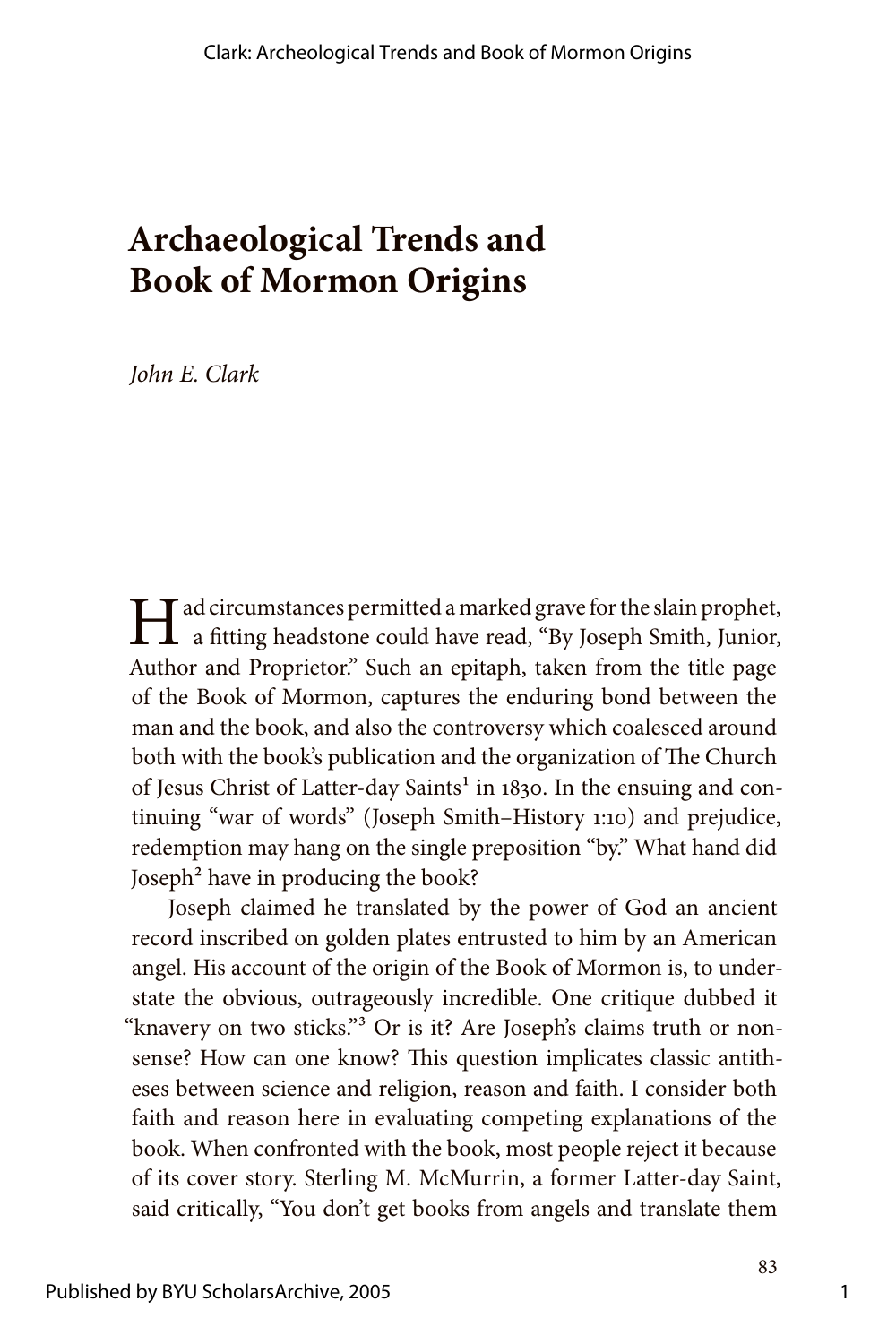by miracles."<sup>4</sup> Others excommunicate the angels and pull the book back down to earth. Joseph Smith, they argue, wrote the book from his galloping imagination, aided and abetted by scraps of truth and speculation rifled from others. From this skeptical view, the book is a fiction, fraud, hoax. There are other explanations, but the neverending quarrel is between the book as hoax and the book as history. Born of a miracle or a hoax, and father to another, the book commands serious attention from believers and skeptics alike. An overriding question in Book of Mormon scholarship is: did Joseph Smith write or translate the book?<sup>5</sup>

 Any fair understanding of Joseph Smith must derive from a plausible explanation of the Book of Mormon, and both science and reason can and should be involved in the evaluation. Because the book makes claims about American prehistory, archaeology has long been implicated in assessments of the book's credentials as ancient history, and, by direct implication, of the veracity, sanity, or honesty of Joseph Smith. I revisit issues of archaeology and the Book of Mormon here in addressing the character of Joseph Smith. Archaeology shows that almost everyone involved in the running quarrel over Joseph and his book have misrepresented and misunderstood both.

### **"By Joseph Smith . . . ": Rival Hypotheses of the Book of Mormon**

 For Mormons, Joseph Smith is a prophet, seer, and revelator, and the Book of Mormon is the word of God. Detractors ridicule both as blasphemous frauds. There is no secure middle ground between positions, but there is one spectacular point of agreement. Champions on both sides see the Book of Mormon as the key to Joseph Smith's claim to be a prophet. Divergent views on the origin of the book lead to different supposed authors; in each case the deduced person thought to be responsible for the book remains incomplete. Surprisingly, both friends and foes have diminished Joseph and the Book of Mormon in the same way—by exaggerating his abilities. Considerable as his abilities were, Joseph Smith was neither superman nor superbrain.

 Critics see Joseph Smith as author of a romantic fiction, the Book of Mormon, and in so doing they distort both the man and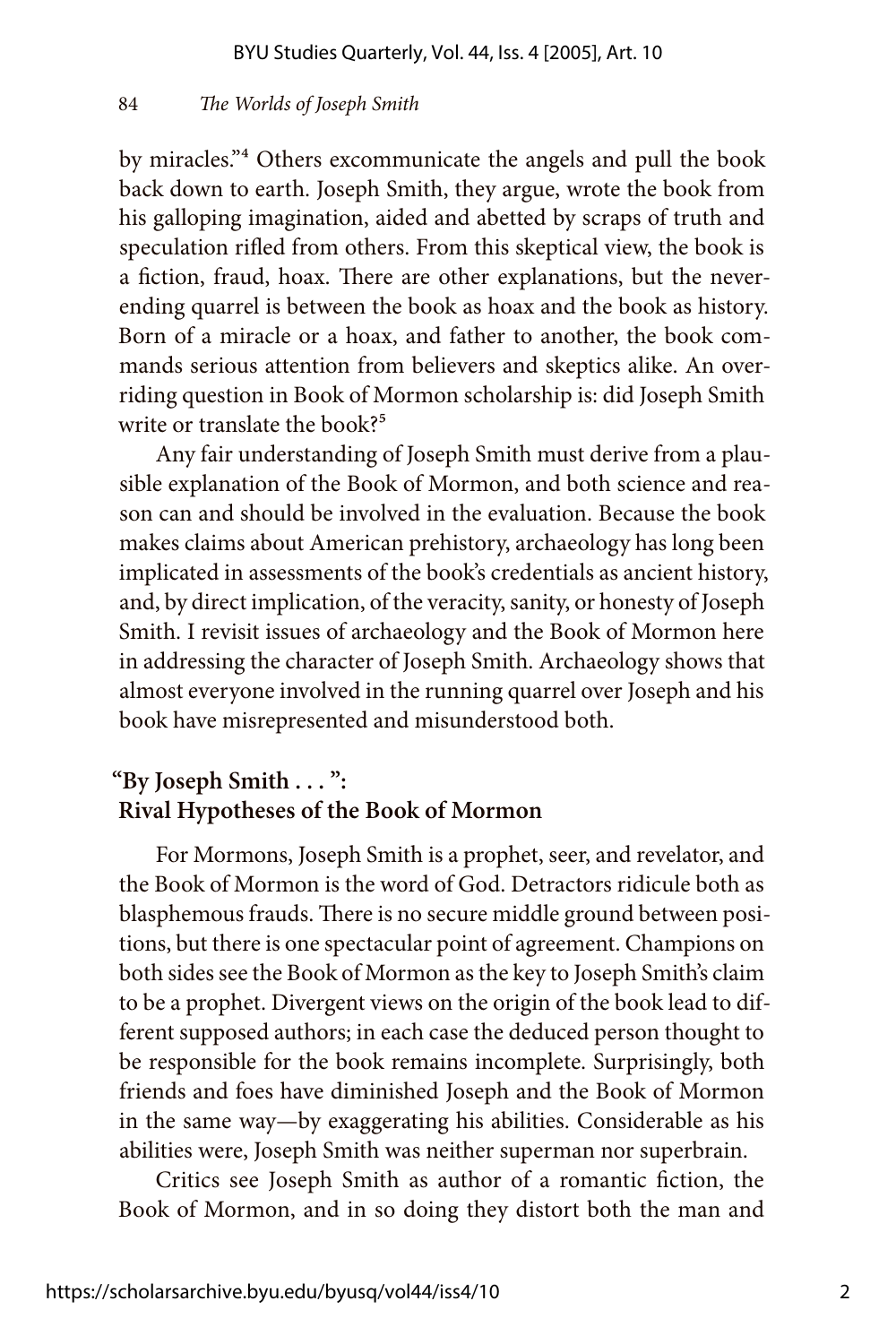the book beyond belief. They see the book as a logical product of its 820s intellectual environment, combined with Joseph Smith's native intelligence and deceitful propensities.<sup>6</sup>

 Most Mormons fall into a more subtle error that also inflates Joseph's talents; they confuse translation with authorship. They presume that Joseph Smith knew the contents of the book as if he were its real author, and they accord him perfect knowledge of the text. This presumption removes from discussion the most compelling evidence of the book's authenticity—Joseph's unfamiliarity with its contents. To put the matter clearly: Joseph Smith did not fully understand the Book of Mormon. I propose that he transmitted to readers an ancient book that he neither imagined nor wrote.

 One thing all readers share with Joseph is a partial understanding of the book's complexities. Indeed, many things about the book were simply unknowable in 1830. Over the last sixty years, Hugh Nibley, John Sorenson, and other scholars have shown the Book of Mormon to be "truer" than Joseph Smith or any of his contemporaries could know.<sup>7</sup> Consequently, what Joseph Smith knew and understood about the book ought to be research questions rather than presumptions. Thanks in large part to his critics, it is becoming clear that Joseph Smith did not fully understand the geography, scope, historical scale, literary form, or cultural content of the book.

 For example, early Mormons believed Book of Mormon lands stretched throughout all of North and South America, a presumption clearly at odds with the book itself (fig. 1a).<sup>8</sup> The book speaks specifically only of a limited land about the size of Pennsylvania. In 842, after reading about ancient cities in Central America, Joseph speculated that Book of Mormon lands were located there (fig. 1b).<sup>9</sup> I derive two lessons from his speculation: First, Joseph did not know exactly where Book of Mormon lands were; second, he considered their location an important question addressable through scholarship. The book makes hundreds of claims about ancient peoples in the Americas. It has always been clear to people on both sides of the controversy that antiquities could be, and should be, used to corroborate or destroy the book's pedigree.

 The rival hypotheses about the book's origins implicate four knowledge worlds of diverse content and undetermined relationship: the ancient world, the nineteenth-century world, the twenty-first-century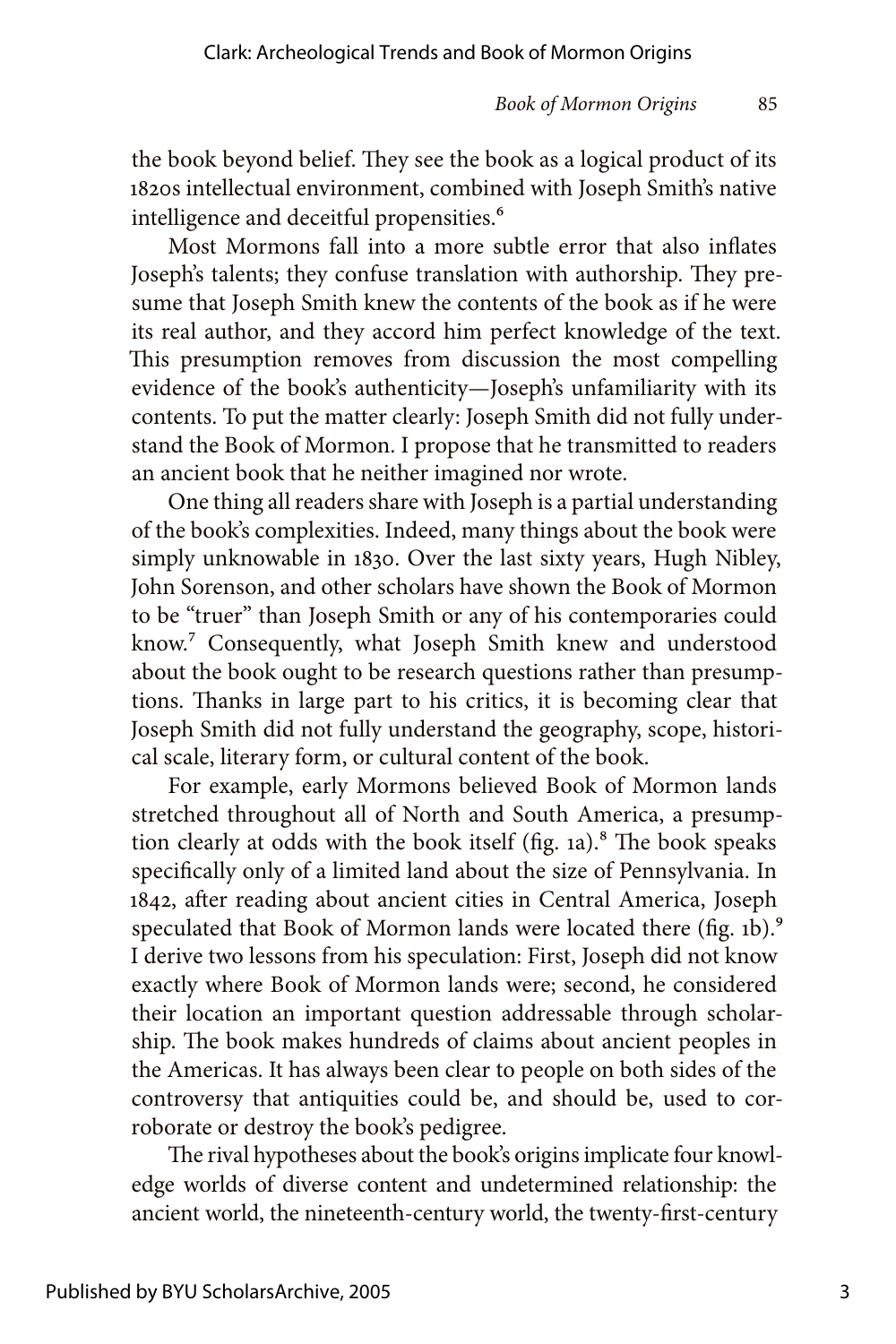

**Figure .** Views of Book of Mormon Geography compared.

world, and the Book of Mormon world. Environmental or naturalistic explanations see the book as a hoax tethered to its nineteenthcentury background. Thus, all details mentioned in the book should conform to knowledge and speculations available to Joseph Smith before the book was written in 1829. Mormon explanations see the book as history and situate it in the ancient world. These opposed views will play out differently through time because knowledge of the past has increased since Joseph Smith's day and will continue to do so. These gains in knowledge should allow us to identify the stronger hypothesis. Noel Reynolds puts the matter this way:

While a book might conceivably be made to look authentic by matching the standard knowledge at the time of its production, it would gradually become less persuasive as more and more is learned about the times it claims to describe. On the other hand, truly authentic ancient documents would continue to look ancient, even in light of new discoveries and new expectations.<sup>10</sup>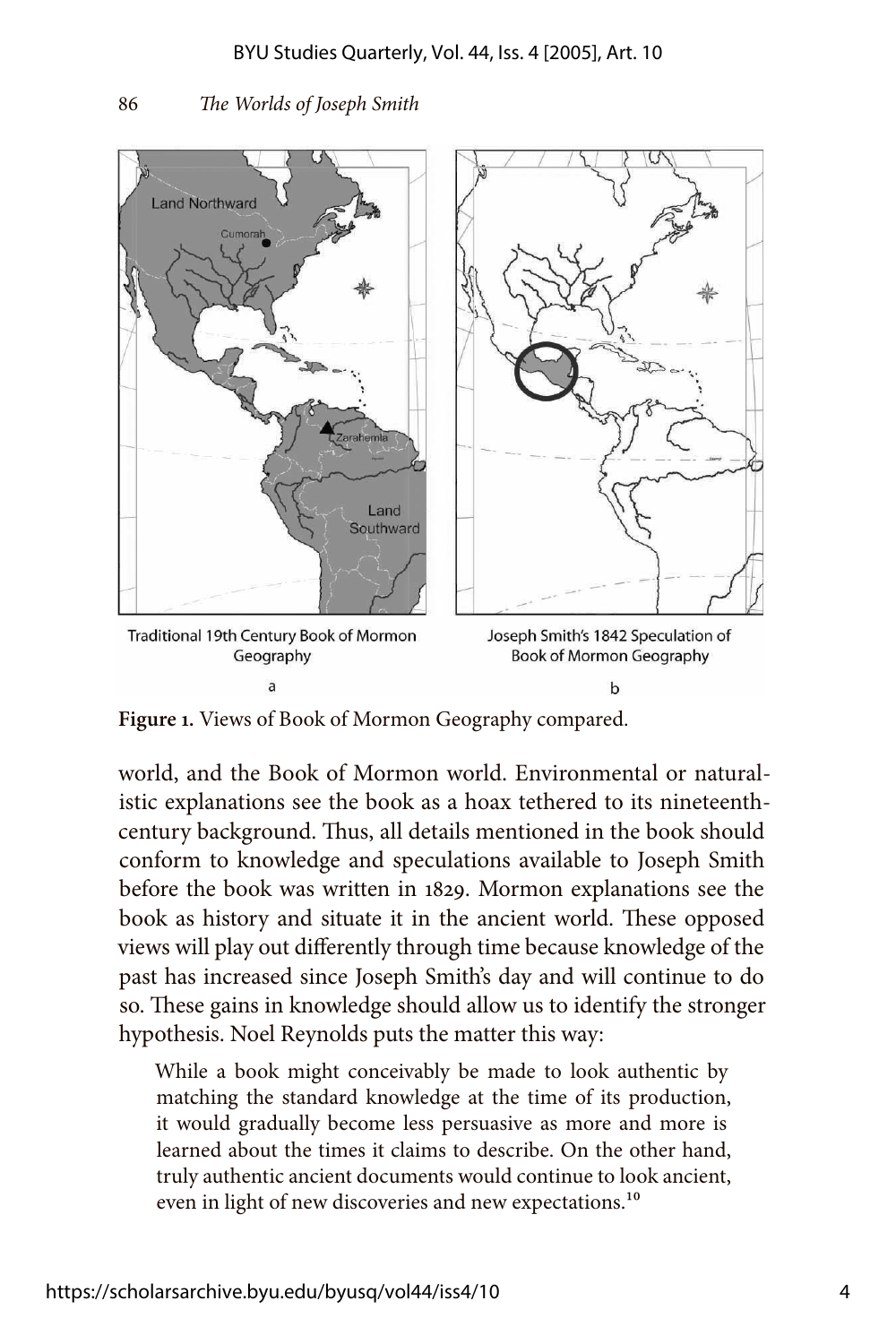What should this trend look like? If the Book of Mormon was part of the ancient world, more and more details ought to be confirmed as scholarship learns more about the past. Therefore, if the book is history, one would expect confirmations of the book's claims to increase as modern scholarship reveals more about the ancient world and the Book of Mormon's part of that world.<sup>11</sup>

 The Book of Mormon has been discussed and dissected now for 75 years, but only during the last fifty has American archaeology been capable of addressing issues of history and generating reliable facts. In this paper, I will marshal recent facts from archaeology to evaluate the trends in seeing the Book of Mormon as hoax or as history. Past quarreling has ranged over hundreds of topics. Rather than attempting a comprehensive review, I will focus on evidence of place, time, and population that was unknowable in 1829.

### **"Where in the World?": Finding a Place for the Book of Mormon**

 A major turning point in Book of Mormon studies came with the realization that early Mormons had missed or misunderstood salient facts of geography, history, and culture embedded in its narrative. The book describes a small place. This insight has shifted the whole debate in recent years. Consider Reverend M. T. Lamb's criticisms in 1886:

An ordinary school boy who had studied geography with any attention, should have been able to form a plot and locate cities and lands in a way to conform in the main to the physical conformations of the country. . . . Not one of the physical peculiarities of either of these western continents is alluded to except the existence of the large lakes and "many fountains of waters," in the northern part of the United States (the only portion of our country that our youthful prophet knew anything about). . . . The Book makes a large number of geographical statements that could not under any possible conditions or circumstances be true except upon some imaginary continent, of size and shape wholly unlike anything existing upon our world to-day, or that has ever existed since Noah's flood. The facts are, my good Mormon brother—that Book has been proven a fraud beyond the possibility of question.<sup>12</sup>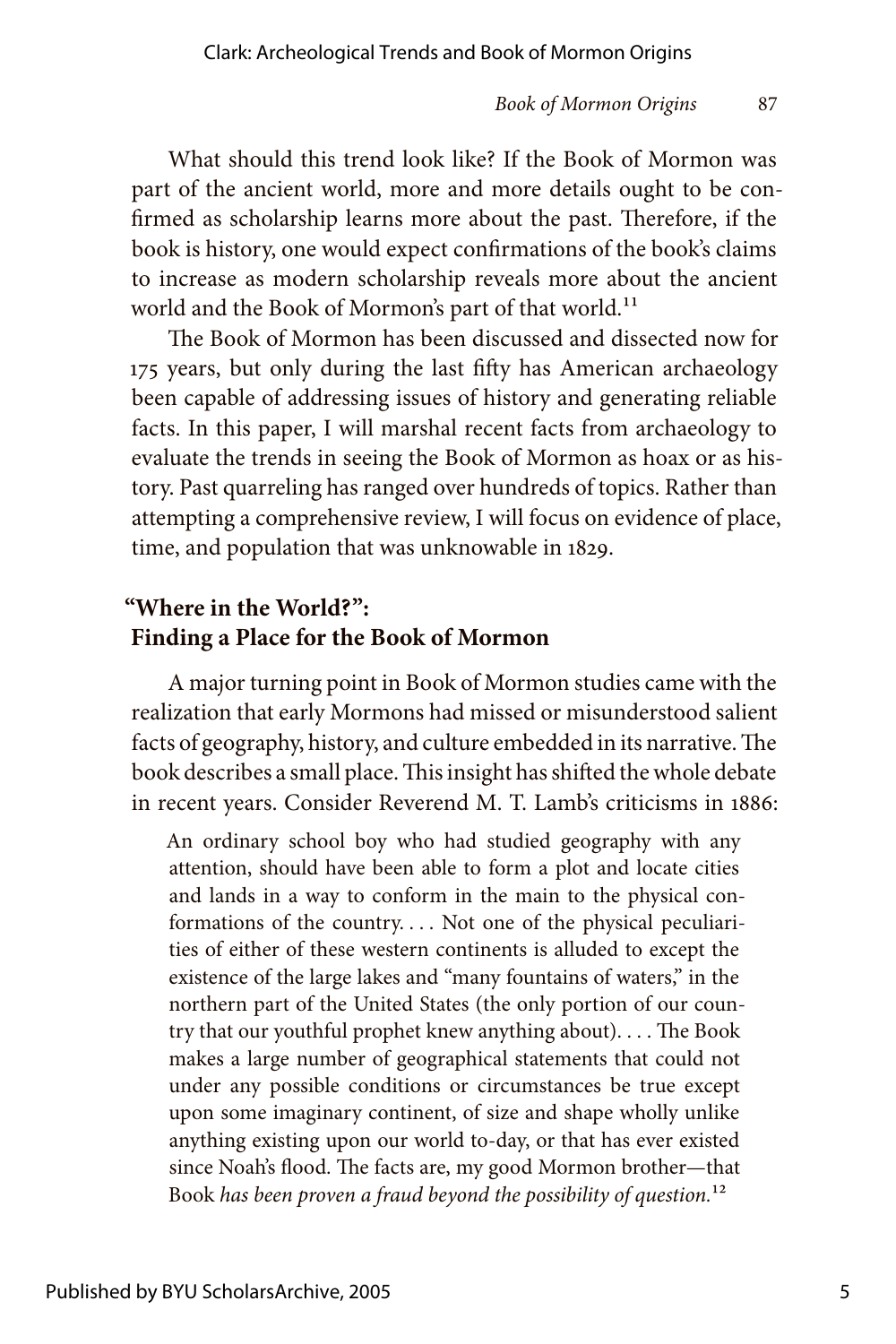

**Figure 2.** John Sorenson's internal Book of Mormon geography.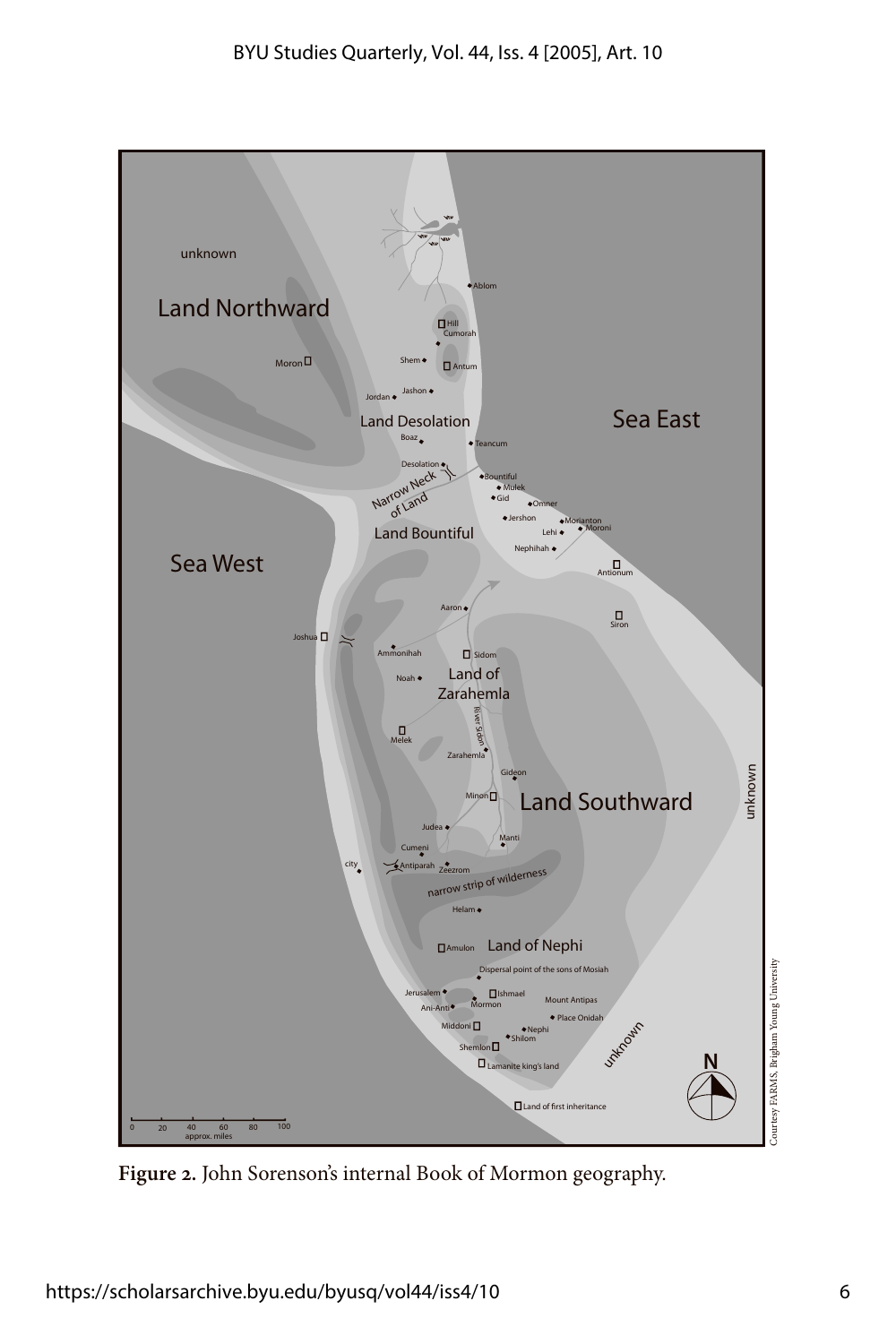It should be clear that Reverend Lamb was precipitous in deploying geography to deliver the *coup de grace* to the Book of Mormon. The point is still being argued today, a century after his proclamation of the book's demise. If Book of Mormon geography does not rise to the standards of an "ordinary school boy," and if it bears no resemblance to obvious physical features, we should not expect to find any place for it in the Americas, but we do.

 Book of Mormon geography is a complex topic that covers swaths of both the Old and New Worlds. Recent studies demonstrate that the book's description of Old World lands is precise, down to place names.<sup>13</sup> The New World geography is less crisp, but not less impressive. The book provides over seven hundred references to its geography and is consistent from beginning to end, allowing construction of an internal geography.<sup>14</sup> The book describes a narrow, hour-glass-shaped territory several hundred miles long that is sandwiched between eastern and western seas. John Sorenson has demonstrated that southern Mexico and northern Central America fit remarkably well the book's geography in overall size, configuration, and location of physical features. His proposal for Book of Mormon geography is illustrated in figure 2.

 These highly credible Book of Mormon lands are tucked away where Joseph Smith never saw them and would never have found them. Contrary to Reverend Lamb and subsequent critics, the Book of Mormon does have a place in the Americas—just not a place in Joseph Smith's experience. Book of Mormon geography fits a corner of the Americas Joseph did not know. Therefore, the book's geography could not have derived from his personal experience. It follows that he dictated a book with complexities beyond his own comprehension.

## **"Finding the Time": The Book of Mormon as American Prehistory**

 After geographical considerations, the second major challenge for Book of Mormon correlations is history. Reverend Lamb found no support for the book's claims as he understood them in 1886.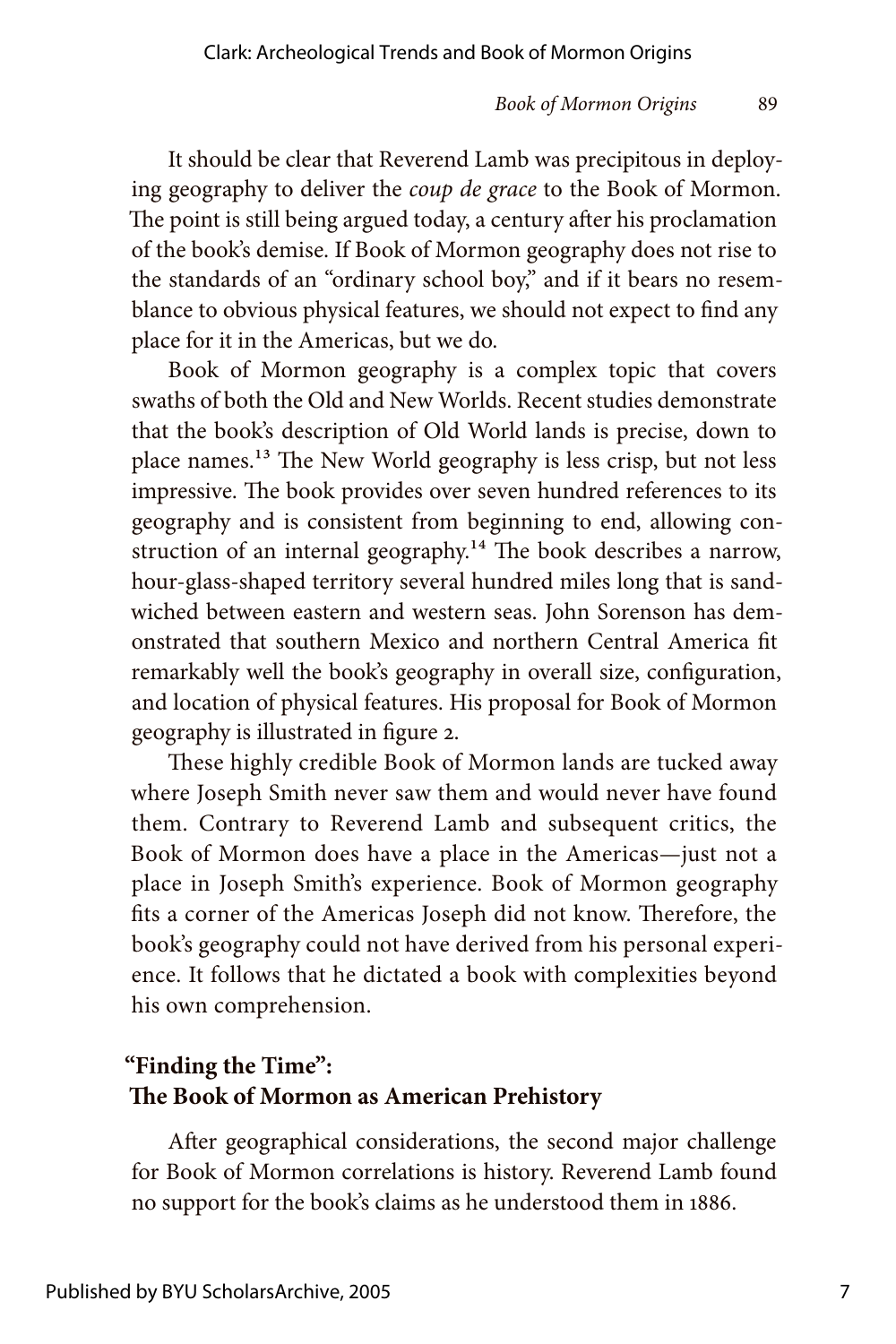We have found that the entire ancient history of this western world is flatly against the claims in the Book of Mormon. . . . *The entire civilization of the Book of Mormon, its whole record from beginning to end is flatly contradicted by the civilization and the history of*  **Central America.**<sup>15</sup>

 Because current understandings of prehistory differ significantly from what was believed in Lamb's day, they provide an independent check for Book of Mormon claims. For present purposes, the best place to search for histories matching those in the book is Mesoamerica.

 Peoples there had calendar systems. Evidence of these native calendars is doubly interesting because Joseph Smith's critics have accused him of plagiarizing books that contain information on Hebrew and Aztec timekeeping, principally from Ethan Smith's *View*  of the Hebrews published in 1825.<sup>16</sup> Similarities between Amerindian and Hebrew months were taken long ago as evidence that American Indians descended from the Lost Ten Tribes,<sup>17</sup> another idea Joseph supposedly pilfered. Neither accusation holds up. Timekeeping in the Book of Mormon differs from descriptions available in 1829 of Hebrew and Indian lunar counts. Of greater interest, some peculiar details in the book correspond to Maya time-cycles discovered nearly sixty years after the book's publication.<sup>18</sup>

 As the consummate recordkeepers in Mesoamerica, the Maya erected numerous stone monuments in their cities that recorded the time elapsed since 3114 BC, their year zero. Maya calculations were based on counting by twenties instead of our practice of counting by tens. The major cycle of Maya time was a four-hundred-year period called a *baktun*. The Book of Mormon records several references to a significant four-hundred-year prophecy, $19$  consistent with this idiosyncratic Mesoamerican calendar practice.

 This similarity in recording time in Mesoamerica and Book of Mormon times is reinforced by each group's parallel narratives of sequential civilizations. Historic similarities include time, place, and content. Lamb relied on the best archaeology of his day to demonstrate a lack of correspondence between Book of Mormon claims and American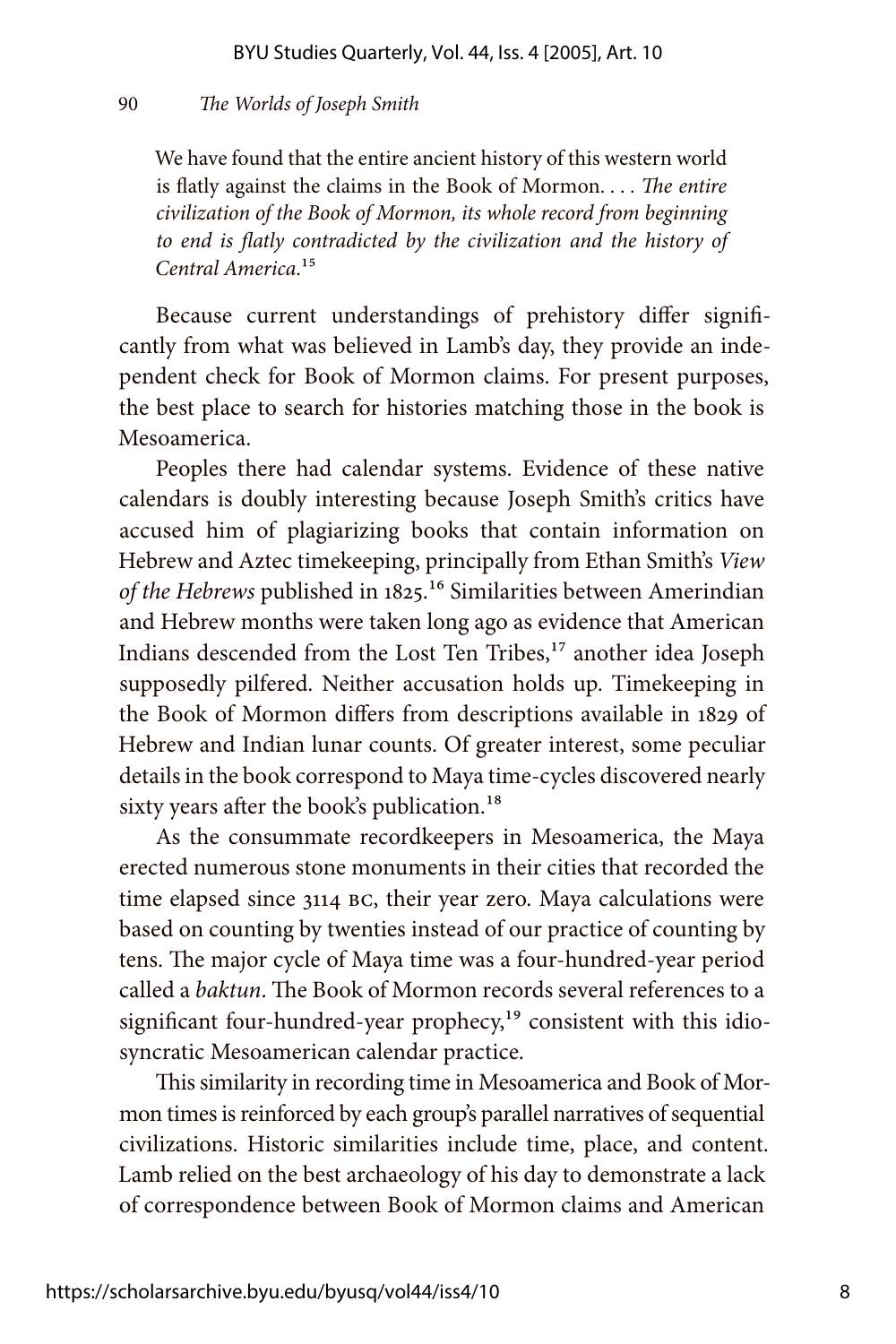antiquities. That was 1886; what about 2005? The top of figure 3 displays the broad histories of Book of Mormon cities. Jaredite culture started towards the end of the third millennium bc, and its first cities were built later. The Jaredites vanished from the Book of Mormon record about 500–400 bc. Nephites arrived on the scene about 580 bc and disappeared about AD 400. Figure 3 juxtaposes Book of Mormon claims with current facts about Mesoamerica, and the trend is quite remarkable.<sup>20</sup> The Olmecs featured on this chart were not identified as a real culture until 942, and archaeologists did not know their true age until 1967.<sup>21</sup> If early critics cannot be faulted for failing to predict these discoveries, the Book of Mormon should not be denigrated for getting them right.



**Figure 3.** Comparative histories of Book of Mormon and Mesoamerican cities and civilizations.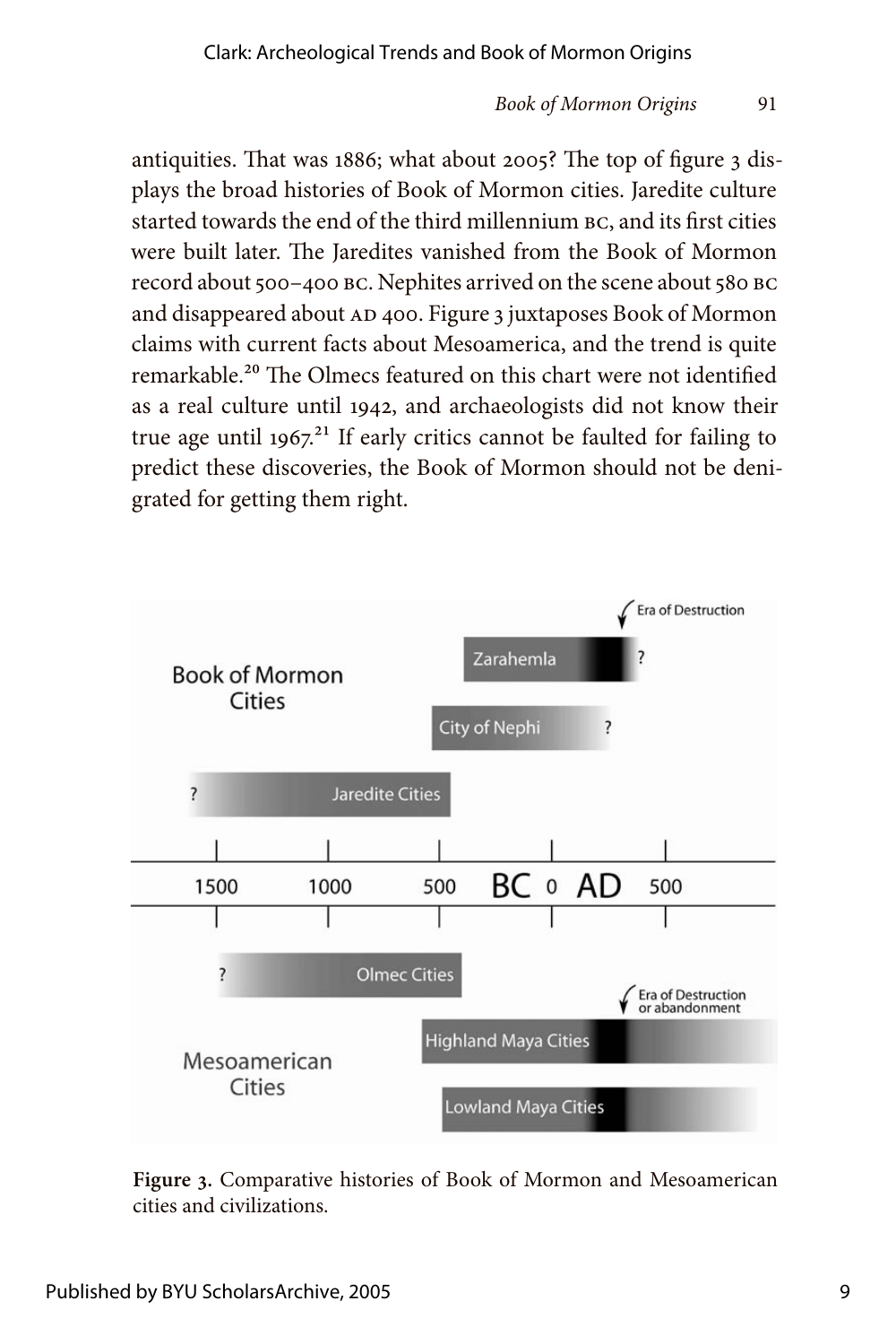## **"Spread upon All the Face of the Land": Populations in the Book of Mormon**

 One perplexing issue in the Book of Mormon is its population counts. The numbers in the book have always looked out of kilter with traditional readings of the reproductive potential of its founding groups. In 834, E. D. Howe questioned how the Nephites had become so numerous in just forty years:

He [Jacob, a first-generation Nephite] says that a hundredth part of the doings of these people could not be engraved on plates on the account of their having become so very numerous, . . . and all sprang from five or six females, in about forty years; . . . According to the most extravagant calculation, in point of increase among five or six females, the whole could not have amounted to more than about sixteen hundred.<sup>22</sup>

The close of the Nephite history is equally problematic in terms of the numbers, as aptly stated by Tyler Parsons in 1841:

This Mormon bulletin or sword fight with the Lamanites sets Napoleon Bonaparte all in the shade. The battle of Waterloo or Trafalgar is not a circumstance to this. Here is 230,000 of God's people killed, but the 24 that General Mormon saved in his 10,000. The Mormons fought bravely, that's a fact. Mormon says he was wounded. He gives us no account of the loss of the Lamanites, the black sceptics. Probably the Lord was on their side, and of course, as in old times, they did not lose a man.<sup>23</sup>

Millions died in the final Jaredite wars, and at least half a million souls perished in the final Nephite and Lamanite battle, if one allows for Lamanite casualties. These statistics worry some analysts, but they should not. Estimating ancient populations is one of the most difficult tasks archaeologists undertake, and it may require another fifty years to reconstruct Mesoamerica's demographic history.<sup>24</sup> Enough is known, however, to address some claims about lands and peoples.

 It is now known that the pan-American model of Book of Mormon geography was wrong and that the lands were actually small. A corollary of this insight is that the book does not describe all peoples on both continents. A further implication is even more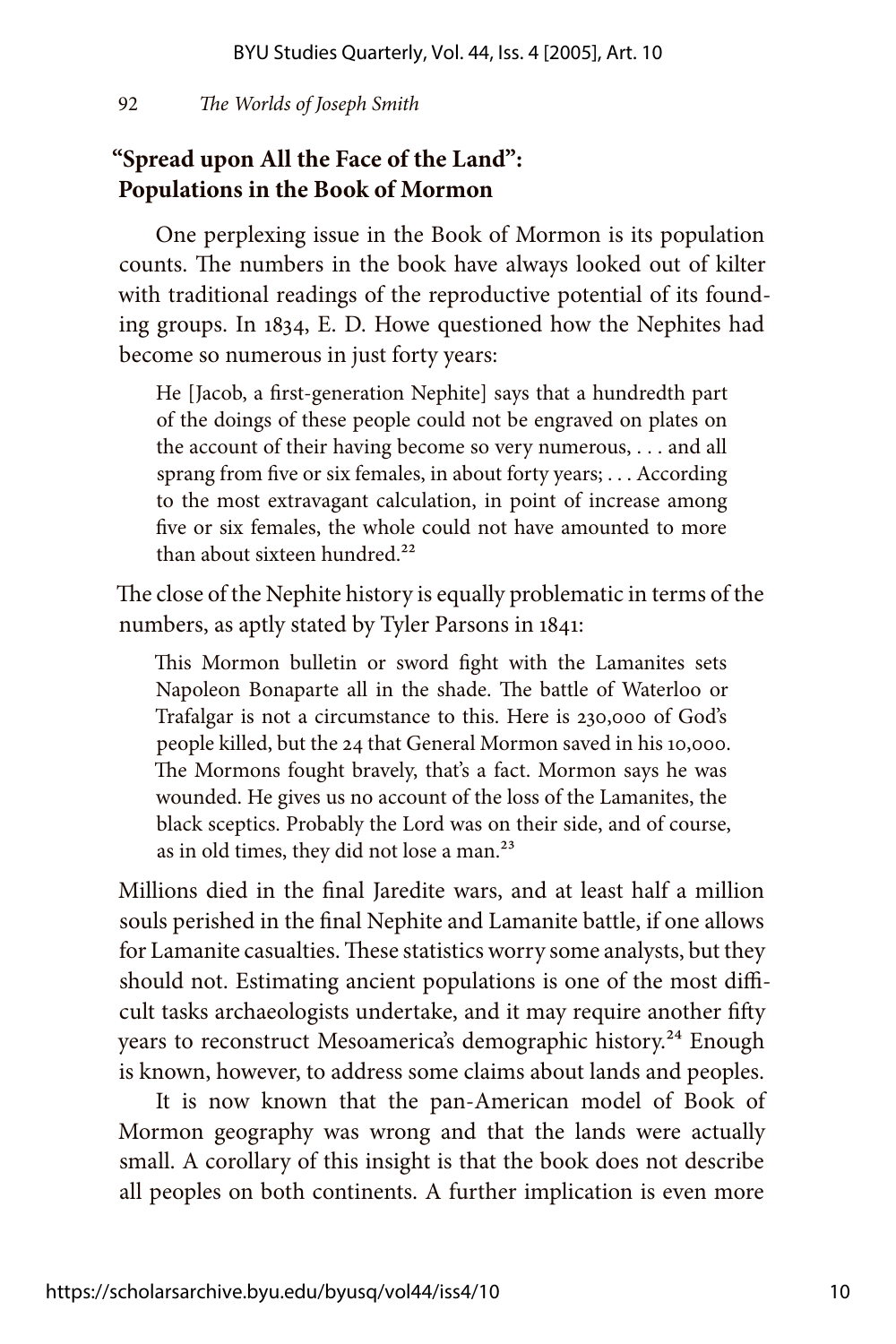important: Book of Mormon peoples who immigrated to the New World did not come to vacant lands.<sup>25</sup> Natives occupied American territories for millennia before Jaredites and Nephites arrived. The apparent rabbit-like population counts for early Nephites, therefore, are best explained by the Nephites' incorporation of natives. The book does not provide a clear account of such associations, but this is an issue of record keeping, not of biological reproduction. At the closing chapter of their history, the astronomical casualty numbers that set Napoleon "all in the shade" may also reflect reporting practices as much as body counts. It is worth remembering that we are dealing with ancient books and their reporting practices, and not with yesterday's newspaper. The Aztecs inflated their war numbers for the record; they described armies of 200,000 soldiers plus their support personnel,<sup>26</sup> the same size as Nephite armies.

 Although archaeology does not currently allow an assessment of Book of Mormon population counts, it is important to recognize that Mesoamerica was the most densely populated spot in the Americas and had millions of inhabitants, $^{27}$  an order of magnitude that supports the general plausibility of Book of Mormon demography. Crude population profiles can be constructed for the Jaredites and the lowland Olmecs.<sup>28</sup> The Olmec population grows and falls in respectable parallel to that of the Jaredites' reported increase and demise. To summarize, in terms of its claims for lands, peoples, populations, and chronology, the Book of Mormon gets better than passing marks.

## **The Changing Face of Missing Evidence for the Book of Mormon**

 As a final check of the book's historical authenticity, I consider a long list of frequently voiced complaints. Standard arguments against the book concern things mentioned in the text not found archaeologically, such as gold plates. In past research, I considered sixty supposed blunders of the Book of Mormon as asserted by three popular nineteenth-century critics. I found that about 60 percent of those criticisms have been resolved in favor of the book.<sup>29</sup> This exercise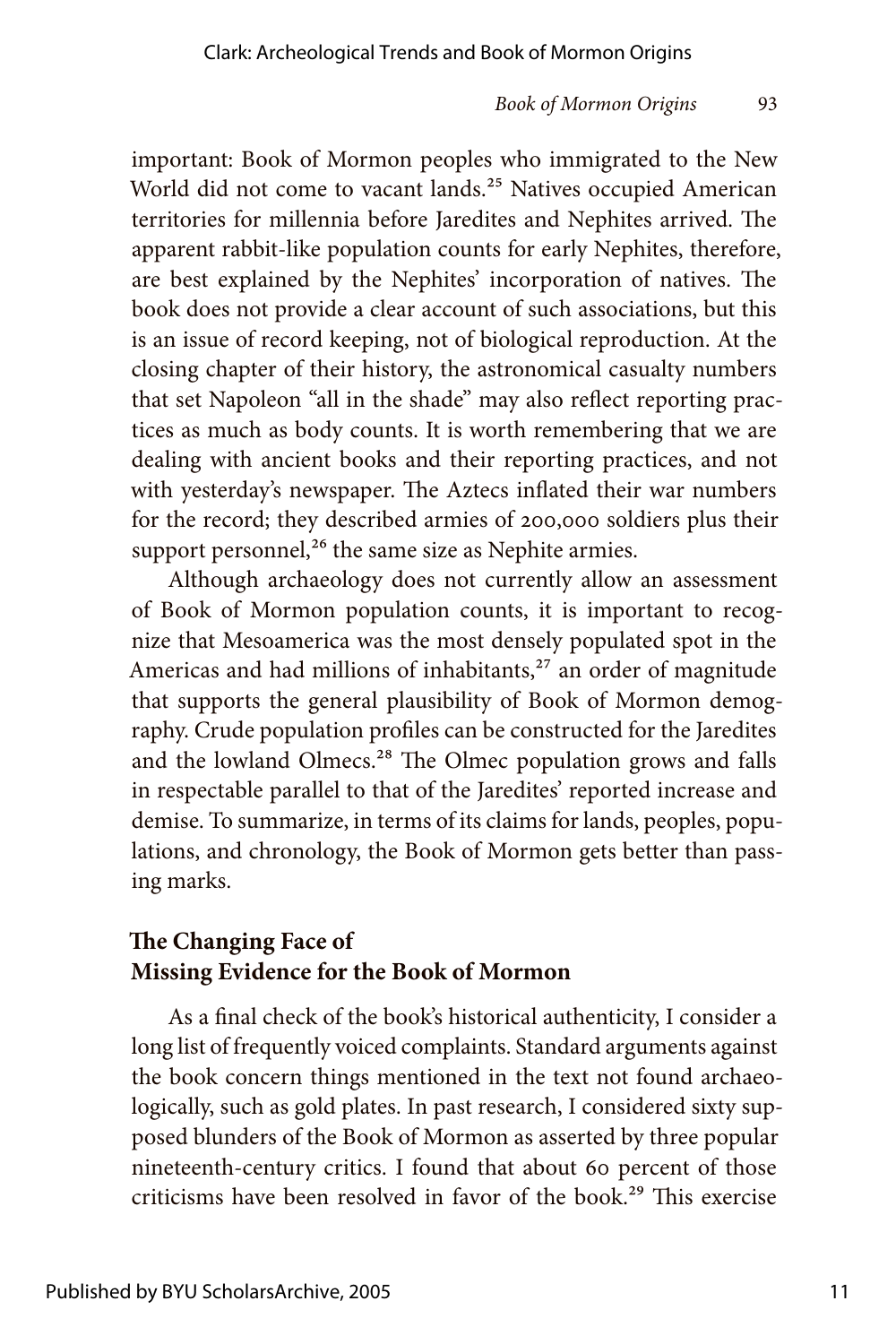was meant, however, only as an indicator of trends rather than as a valid, statistical sample of criticisms. Because I am now working with others to obtain a scientific sample of criticisms and a reliable statistic of the number of those that have been resolved, I will exclude the details of that preliminary study pending results of the broader analysis. A few comments on this ongoing research are appropriate here to establish the simple point of this paper: the Book of Mormon looks better with age.

 This project will catalog every criticism of the Book of Mormon published in English from 1829 to 2004 related to historic details potentially verifiable through archaeology. We have already identified over 1,000 criticisms from 150 sources for the nineteenth century, and we anticipate uncovering another thousand more fresh complaints for the twentieth century. This means that the original sample of sixty was only about 3 percent of published criticisms, so the number of confirmations from that sample should not be taken as conclusively indicative of the whole. As far as we are able, we will assess the validity and current status of each criticism—whether each is an accurate and fair reading of the text, has been confirmed or not, or is in the process of being confirmed. This list and its documentation, which exceeds the scope of this publication, will be made available elsewhere. The final percentage of confirmed and unconfirmed items relating to Book of Mormon claims will never be a fixed number, of course, because new criticisms of the book are devised each year, and science continues to recover evidence for items mentioned in the book. We will always be dealing with a "ballpark" number indicative of a trend.

 Many items mentioned in the Book of Mormon have not been and may never be verified through archaeology, but many have been. Verification is a one-way street in this instance. Positive and negative evidence do not count the same, as anyone tested for a serious medical condition knows. Given current means of verification, positive items are here to stay, but negative items may prove to be positive ones in hiding. "Missing" evidence focuses further research, but it lacks compelling logical force in arguments because it represents the absence of information rather than secure evidence.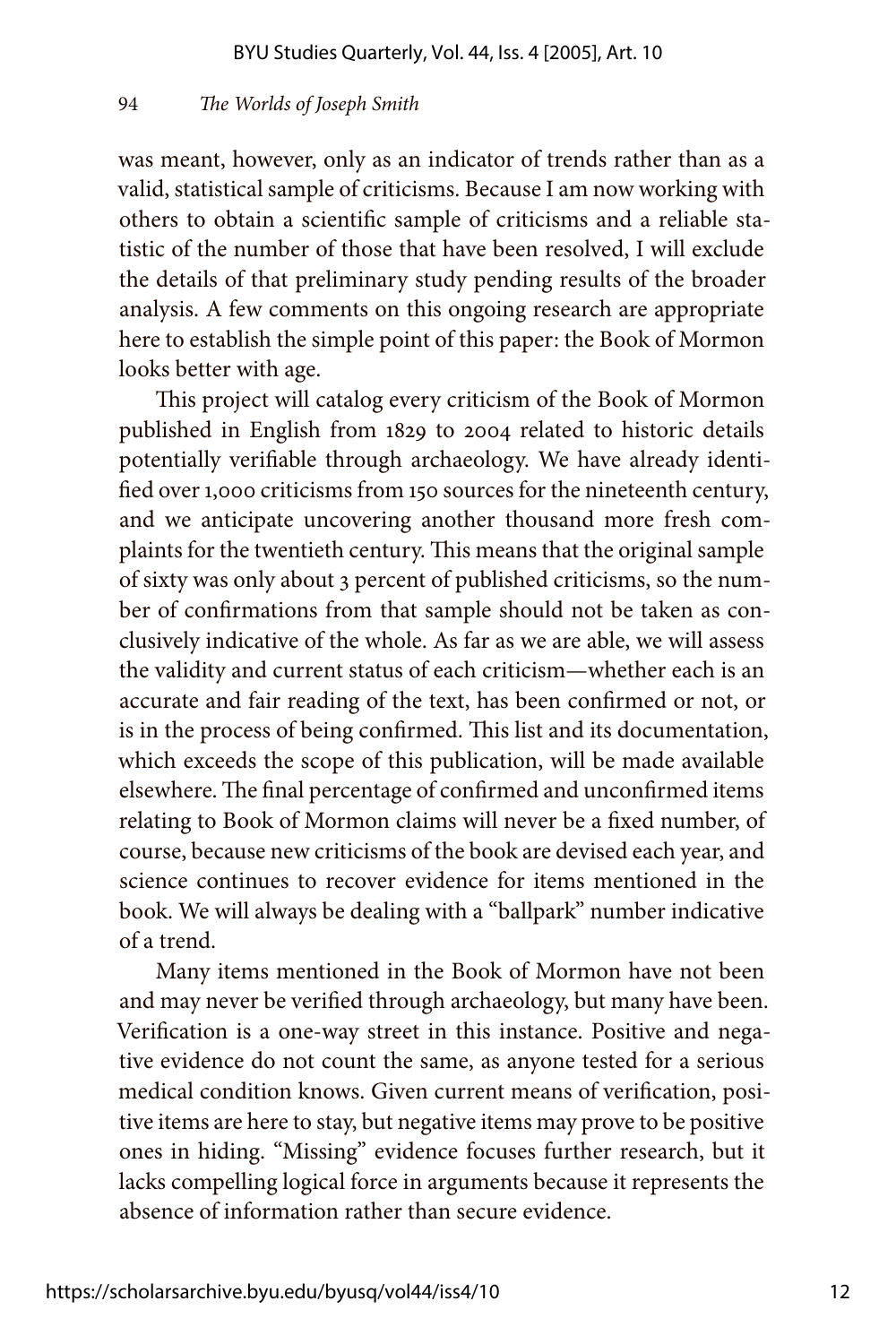#### *Book of Mormon Origins* 95

 It is in this light that we should consider many arguments against the Book of Mormon. The most frequently mentioned deficiencies of the book concern the lack of hard evidence in the New World for the right time periods of precious metals, Old World animals and plants, and Book of Mormon place names and personal names. These deficiencies of negative evidence persist, for the most part, but they should not distract attention from the scores of other unusual items mentioned in the book which have been confirmed through archaeology—nor from the possibility that missing evidence may someday be found.

The overall trend in the data over the past 175 years fits the expectations for the Book of Mormon as history rather than hoax. The Book of Mormon did not play well in Joseph Smith's lifetime as ancient American history; Mormon missionaries got the worst of most debates on the merits of physical evidence in the 1840s.<sup>30</sup> But that was decades before scientific archaeology appeared on the scene. Today, current science is more supportive because many claims made in the book have been substantiated. Given the number of complaints over the years and the range of evidence, quibbling over a point or two of fact will not alter this trend. As seen by science, the Book of Mormon is stronger today than it was in 1830, 1844, 1950, or even 2000, so I expect it will continue to become stronger in the future.

 Claims in the book once thought absurd that have been confirmed in recent years include evidence in the Old World of steel swords and metal plates for the right time and place, and in the New World, a strain of domesticated barley, cement, military regalia, assorted weapons, Hebrew words, evidence of reading and writing, and multiple expectations for geography and history. Other probable items await full confirmation, including horses, Solomon-like temples, scimitars, large armies, a script that may qualify as reformed Egyptian, and the two hundred years of Nephite peace.<sup>31</sup> The absolute percentages of confirmed items will change, of course, but not likely the pattern. If the book were a hoax, we would not expect any more than about 1 percent of the items to be confirmed beyond random chance, but several hundred items supporting the book's historical validity have already been verified.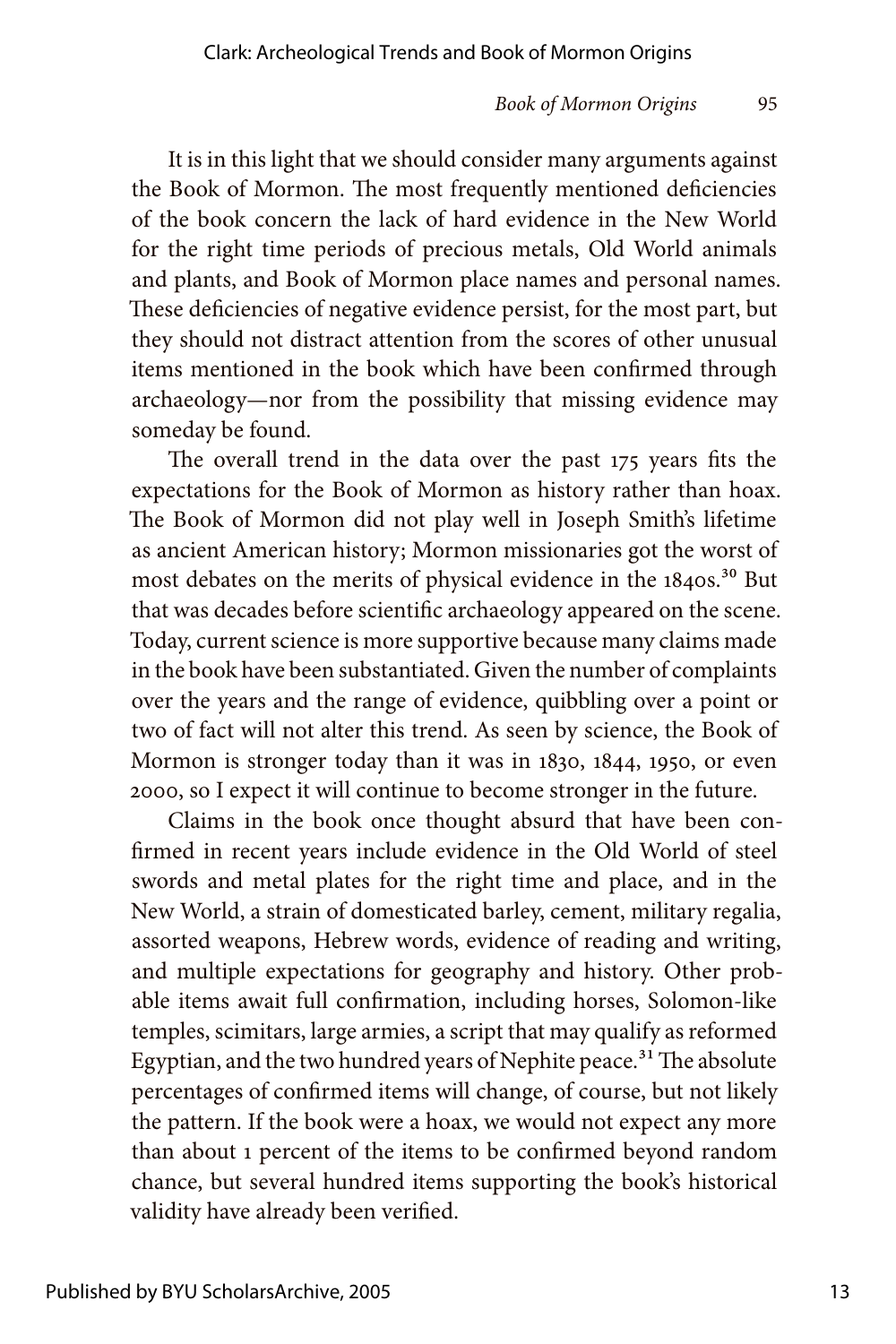### **Evidences and Consequences**

 What do these myriad facts and observations add up to? They constitute a strong case that the Book of Mormon is an ancient Mesoamerican record, an authentic old book. This conclusion harbors multiple ironies, two worth touching on in closing. First, if the book is an ancient Mesoamerican record, most past arguments for and against it have been wrongheaded. Second, if the book is authentic history, most biographies of Joseph Smith are deficient.

Consider the book. For the first 120 years of debate, until 1950, assumptions made by both sides were self-defeating. Critics assumed the book could be, and should be, read as American fantasy and that its moorings could be recovered in early New York and in Joseph Smith's biography. If the book is a Mesoamerican record, however, it cannot be nineteenth-century fiction. The cultural worlds of ancient Mesoamerica and early New York are far enough apart that it ought to be simple to discover from which one the book came. The cultures described in the Book of Mormon fit much better in Mesoamerica than in New York for any century.

 For their part, Mormons have traditionally assumed that the book pertained to all peoples in the New World. But if the book describes only four groups from Middle America, it is not a blanket history of all the Americas. Arguments raised by critics through the years demonstrated the insufficiency of the Book of Mormon as universal history and helped Mormon scholars realize they had been misreading the book and overgeneralizing its claims. The book is a regional rather than a continental record.

 Now consider Joseph Smith. Friends and foes have used the book to take his measure. The view of the Book of Mormon as hoax distorts Joseph Smith beyond recognition and creates an impossible paradox, as follows.

 Early arguments—made at a time when the Book of Mormon remained virtually unread—were greatly flawed by insisting on trumped-up slanders that dismissed Joseph Smith as a lazy liar with a host of even more serious flaws.³² These *ad hominem* arguments left Joseph without sufficient skills to have written any book, let alone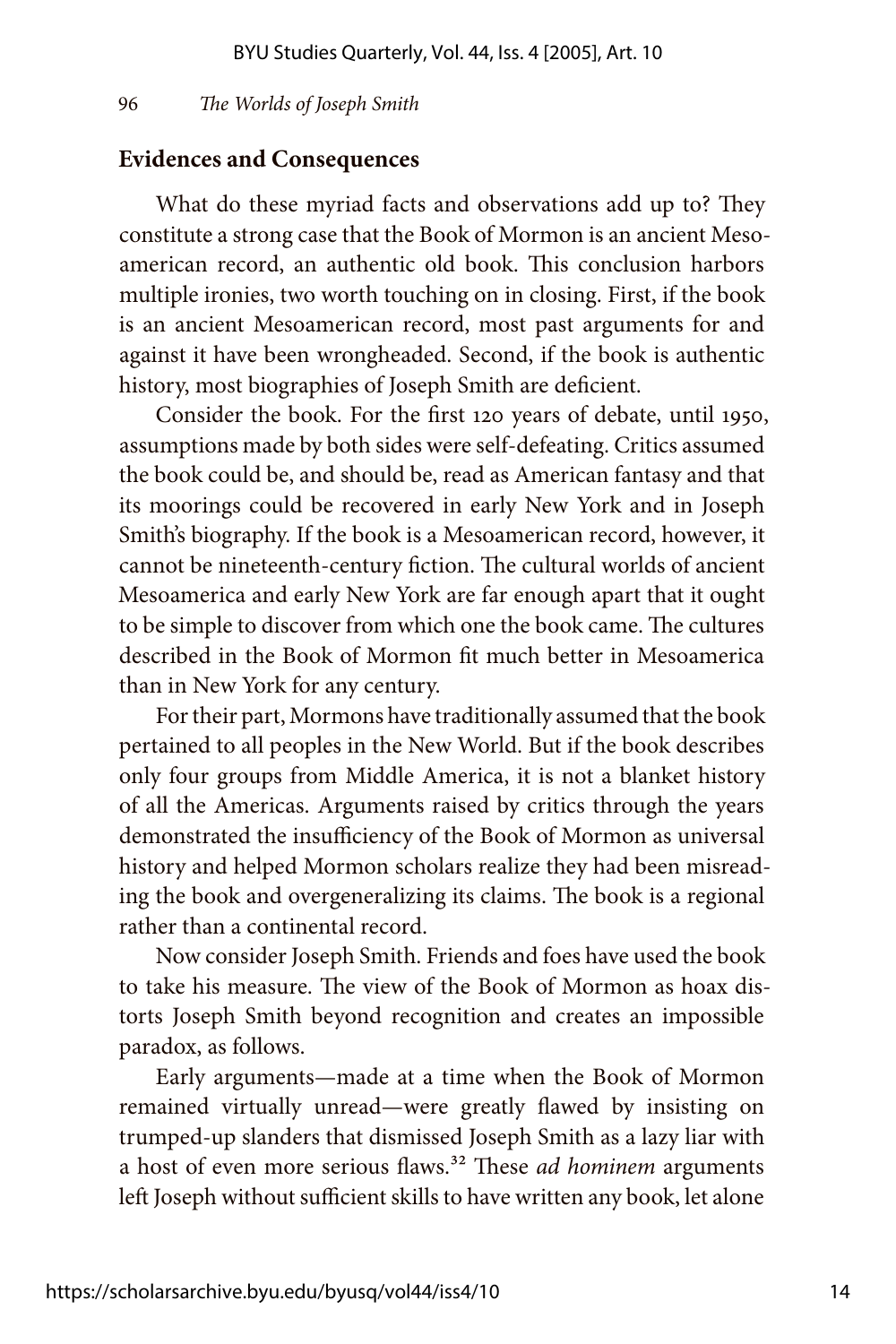the Book of Mormon. Once the book's complexity became public knowledge, however, it became logically impossible for detractors to derive the book from Joseph Smith. The second round of argumentation imagined intelligent co-conspirators and a plagiarized text. This raised the book's authorial I.Q. but countered obvious facts that eventually leaked out and undermined the argument.<sup>33</sup> In the third and current round of reassessments, critical historians who returned Joseph Smith to his environment have identified over two hundred books from which Joseph could have cribbed an idea or two.<sup>34</sup> This would make the Book of Mormon something of a doctoral dissertation written by a slick, very well-read operator with photographic recall—but without the footnotes. Joseph has gone from being a fool to a genius or perhaps even more than that.<sup>35</sup> Ironically, it is Joseph's critics, not his supporters, who have lately been according him phenomenal powers in their attempts to explain the Book of Mormon through his biography.<sup>36</sup> Although an improvement over base slanders, this swing in opinion lacks credibility or logic, and it does nothing to resolve the Book of Mormon problem.

 As Truman Madsen points out, a genius could no more have written the Book of Mormon than could a fool:

How could any genius or set of geniuses in the nineteenth century concoct a book that is filled with stunning details, now confirmable, of the ancient cultures it claims to represent? By the use of Occam's razor and David Hume's rule that one only credits a "miraculous" explanation if alternatives are more miraculous, the simplest and least miraculous explanation is Joseph Smith's: he translated an ancient record.<sup>37</sup>

 This is where archaeology intersects theology and history. The basic question to be resolved is this: What needs to be explained about Joseph Smith and the Book of Mormon? The most remarkable things about the book are *not* the intricate plots, myriad characters, rich settings, or textual consistencies. Ordinary novelists and movie-makers create elaborate fantasy worlds every year. The Book of Mormon separates itself from all fantasy and fiction in its *predictions about the past*. Accurate predictions of a then unknown past beg explanation. Emerging facts from archaeology, as shown, confirm a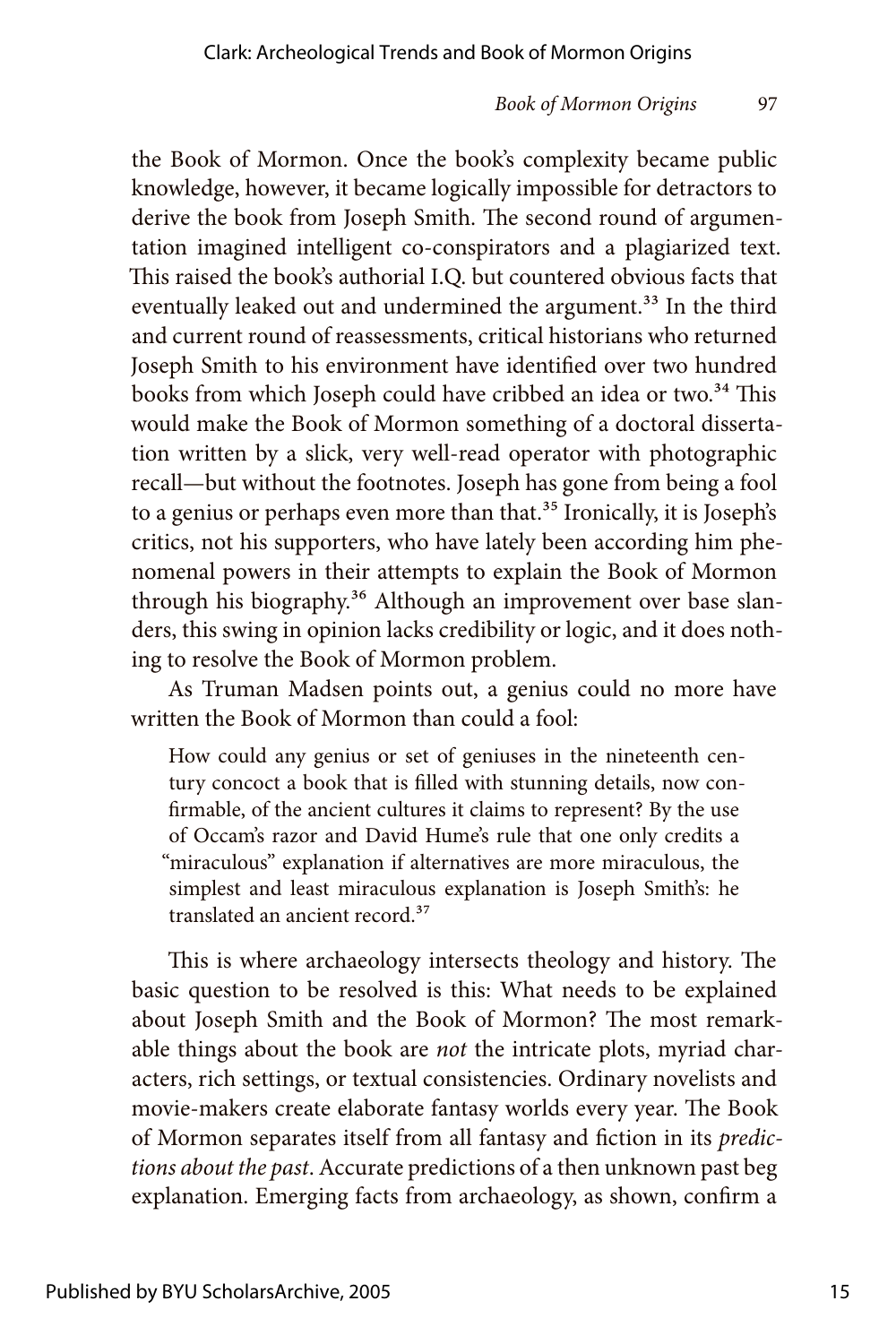trend of unusual and specific details in the book that could not have been known in any book or language in 1829.<sup>38</sup>

 The continuing challenge is to explain how these facts made their way into the Book of Mormon. The two most likely answers are that they either had to be conveyed to Joseph Smith through supernatural means, or he had to guess each one individually and sequentially at virtually impossible odds. Thus, explanations of the book will need to admit God or the Devil into the equation, or grant supranatural clairvoyance or abilities to Joseph Smith.

 Latter-day Saints typically do not turn to extraordinary human abilities in explaining Joseph's role in bringing forth the book, because they see God as doing most of the work, with Joseph Smith as His human conveyance. That Mormons are currently running a distant second to Joseph's critics in praising his human abilities should give both parties pause. Accepting that Joseph translated a book beyond his and our comprehension is the beginning of wisdom. To understand Joseph Smith, all must take his limitations seriously.

 As I see it, Joseph Smith did not write the Book of Mormon, it cannot be understood through recourse to his biography, and his biography cannot be recovered by studying the book. The scientific trend of archaeological evidence of its historic facticity indicates that the Book of Mormon is what Joseph Smith claimed it was—an ancient book. It follows that no amount of scrutiny of the book will ever betray Joseph's mind or heart because it is not mirrored in the text. It further follows that Joseph was neither a fool nor a genius, an imposter nor a liar. He was an honest man who told the truth about the book. The Book of Mormon is part of Joseph Smith's story but not the window to his soul. It vouchsafes his claim to prophetic status, not to literary genius. The book was a product of his activity and obedience, not of his imagination.

### **Notes**

 . The Church was first called the Church of Christ when it was organized on April 6, 1830; the name was officially changed in 1838 to The Church of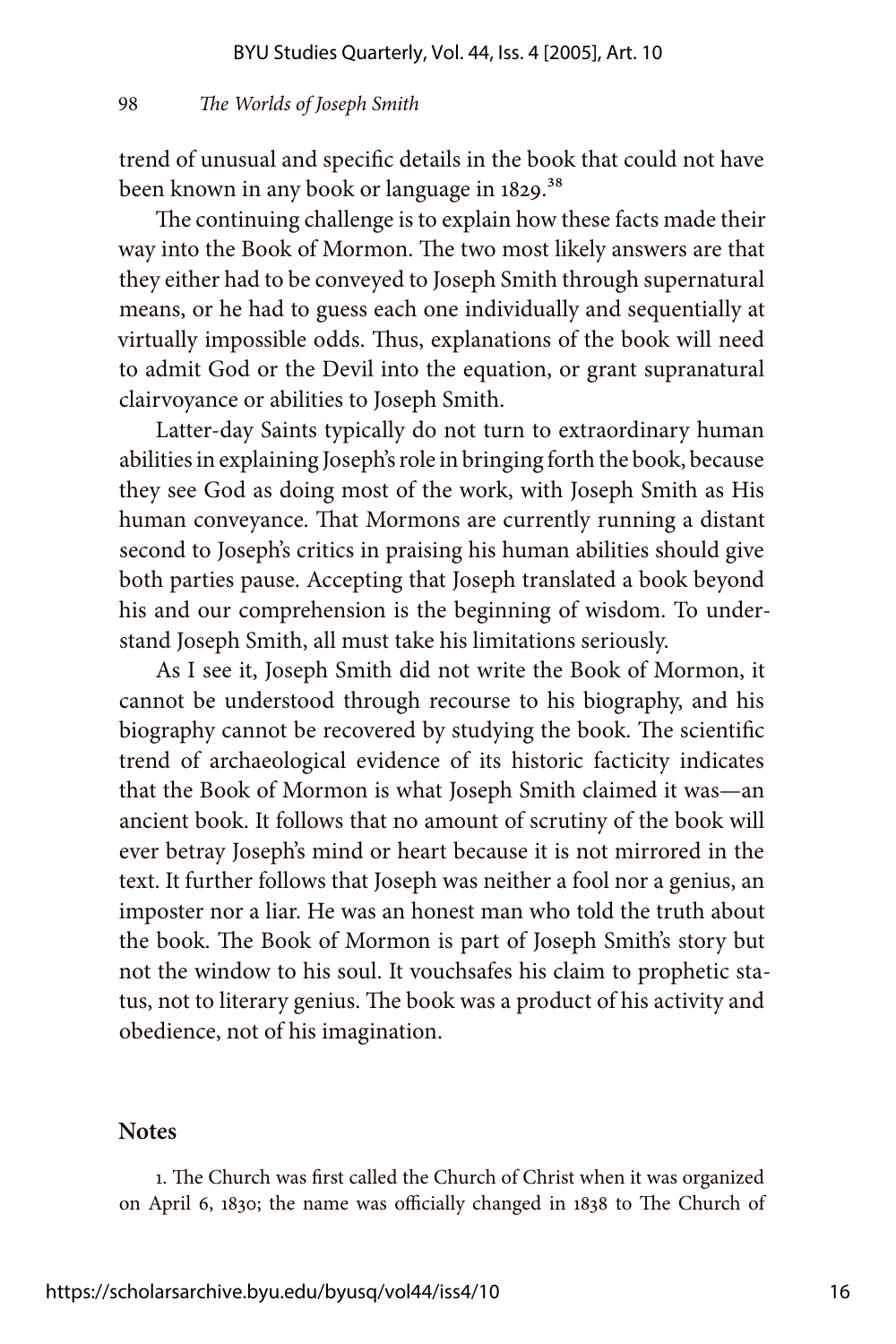Jesus Christ of Latter-day Saints (Doctrine and Covenants 115:3). Members of the Church were first called "Mormonites" by outsiders to identify them as believers in the Book of Mormon, and this was later shortened to "Mormons," among whom the preferred term of self-reference is "Saints" or "Latter-day Saints." Latter-day Saints do not consider the term "Mormon" derogatory, only insufficient and ambiguous. Jesus Christ is at the center of their worship, not Mormon, Joseph Smith, or any other prophet.

 2. I follow the Latter-day Saint practice of referring to the prophet Joseph Smith Jr. by his first name rather than the distancing academic practice of referring to scholars by their patronym. This usage of the first name signals my affiliation with the community of believers and my lack of disinterested distance in the matters discussed.

 3. Adrian Orr, *Mormonism Dissected, or, Knavery "On Two Sticks," Exposed* (Bethania, Penn.: Reuben Chambers, 1841).

 4. Sterling M. McMurrin, quoted in Louis Midgley, "The Current Battle over the Book of Mormon: 'Is Modernity Itself Somehow Canonical?'" *Review of Books on the Book of Mormon* 6, no. 1 (1994): 204.

 5. For legal reasons, Joseph Smith had to claim to be the "author or proprietor" of the Book of Mormon to obtain and maintain legal copyright, but it has always been clear that he claimed to have translated the book and not to have written it. For a discussion of these matters, see John W. Welch, ed., "Joseph Smith: 'Author and Proprietor,'" *Reexploring the Book of Mormon* (Salt Lake City: Deseret Book; Provo, Utah: Foundation for Ancient Research and Mormon Studies [FARMS], 1992), 154-57.

 6. For popular critical stances towards Joseph Smith and the Book of Mormon, see John C. Bennett, *The History of the Saints, Or, An Exposé of Joe Smith and Mormonism* (Boston: Leland and Whiting, 1842); Fawn M. Brodie, *No Man Knows My History: The Life of Joseph Smith, the Mormon Prophet* (New York: Knopf, 945); Eber D. Howe, *Mormonism Unvailed: or, A Faithful Account of That Singular Imposition and Delusion from Its Rise to the Present Time* (Painesville, Ohio: Howe, 834); M. T. Lamb, *The Golden Bible or, The Book of Mormon: Is It from God?* (New York: Ward and Drummond, 1886); Brent Lee Metcalfe, ed., *New Approaches to the Book of Mormon: Explorations in Critical Methodology* (Salt Lake City: Signature Books, 993); David Persuitte, *Joseph Smith and the Origins of the Book of Mormon* (Jefferson, N.C.: McFarland, 985); Dan Vogel, *Indian Origins and the Book of Mormon: Religious Solutions from Columbus to Joseph Smith* (Salt Lake City: Signature Books, 986); Dan Vogel, *Joseph Smith: The Making of a Prophet* (Salt Lake City: Signature Books, 2004); Dan Vogel and Brent Lee Metcalfe, eds., *American Apocrypha: Essays on the Book of Mormon* (Salt Lake City: Signature Books, 2002).

 7. For popular favorable views of Joseph Smith and the Book of Mormon see the following: Hugh Nibley, *Lehi in the Desert and the World of the Jaredites*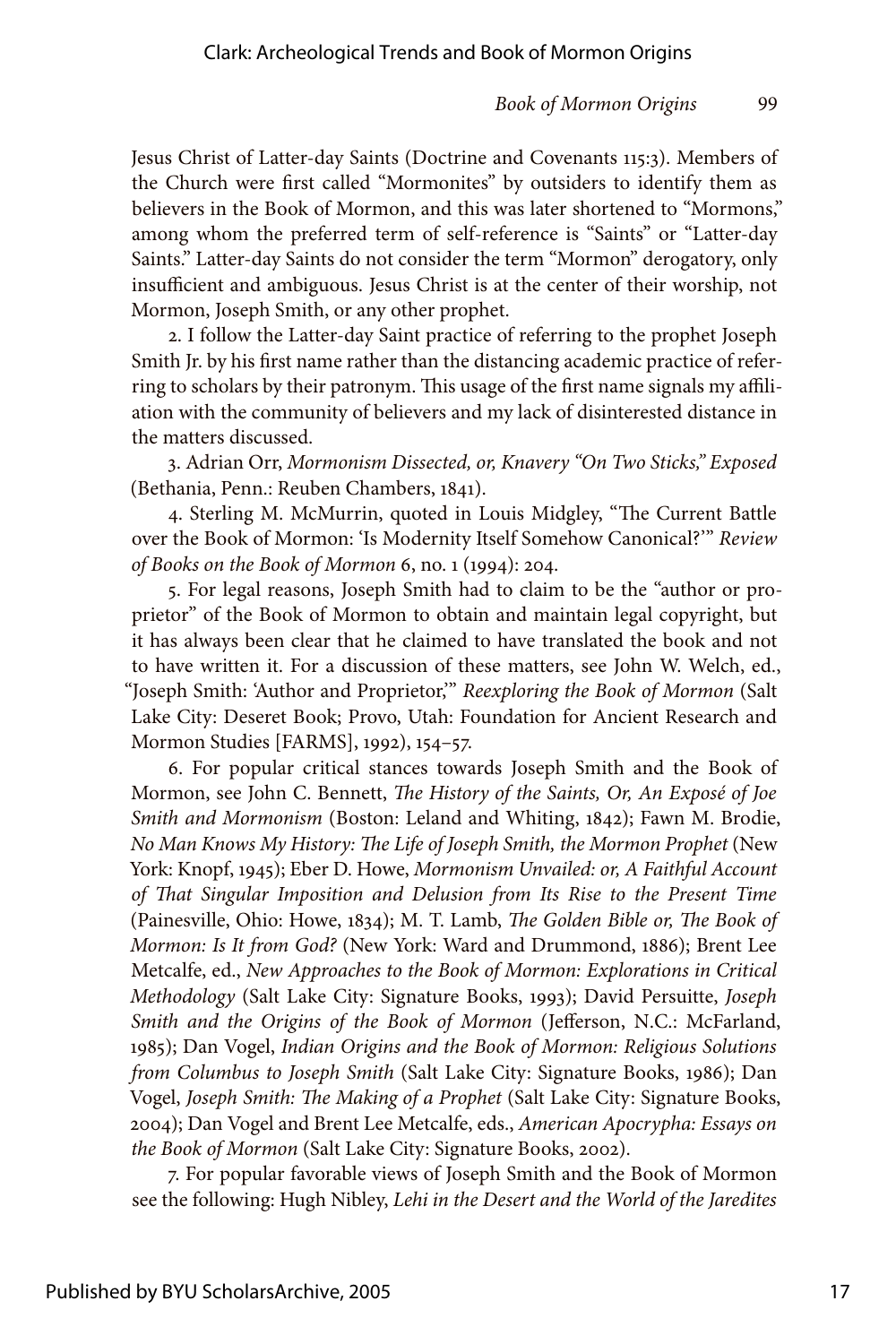(Salt Lake City: Bookcraft, 952); Hugh Nibley, *Since Cumorah: The Book of Mormon in the Modern World* (Salt Lake City: Deseret Book, 1967); Hugh Nibley, *An Approach to the Book of Mormon*, 2d ed. (Salt Lake City: Deseret Book, 976); John L. Sorenson, *An Ancient American Setting for the Book of Mormon* (Salt Lake City: Deseret Book; Provo, Utah: FARMS, 1985); John L. Sorenson, *Nephite Culture and Society: Collected Papers* (Salt Lake City: New Sage Books, 997); John L. Sorenson, *Images of Ancient America: Visualizing*  Book of Mormon Life (Provo, Utah: FARMS, 1998).

 8. For good overviews of Book of Mormon geographies and related issues, see Sorenson, *An Ancient American Setting*; John L. Sorenson, *The Geography of Book of Mormon Events: A Source Book* (Provo, Utah: FARMS, 992); John L. Sorenson, *Mormon's Map* (Provo, Utah: FARMS, 2000).

 9. This claim is based on an editorial published in the *Times and Seasons*, attributed to Joseph Smith: "Since our 'Extract' was published from Mr. Stephens' 'Incidents of Travel,' & c. [*Times and Seasons* 3, no. 22 (September 15, 1842): 911-5] we have found another important fact relating to the truth of the Book of Mormon. Central America, or Guatimala [*sic*], is situated north of the Isthmus of Darien [Panama] and once embraced several hundred miles of territory from north to south.—The city of Zarahemla, burnt at the crucifixion of the Savior, and rebuilt afterwards, stood upon this land." *Times and Seasons* 3, no. 23 (October 1, 1842): 927.

 Joseph Smith's personal authorship of this statement cannot be established with final certainty because it is unsigned. The basic facts attributing the statement and sentiments to him are summarized by V. Garth Norman, "Joseph Smith and the Beginning of Book of Mormon Archaeology," *Meridian Magazine* (2005): http://www.ldsmag.com/ideas/030930joseph.html.

 Joseph Smith had assumed personal responsibility for the contents of the paper on March 15, 1842: "This paper commences my editorial career, I alone stand responsible for it, and shall do for all papers having my signature henceforward. I am not responsible for the publication, or arrangement of the former paper; the matter did not come under my supervision. Joseph Smith." *Times and Seasons* 3, no. 9 (March 15, 1842): 710. Joseph Smith turned editorial control over to John Taylor on November 15, 1842: "I beg leave to inform the subscribers of the Times and Seasons that it is impossible for me to fulfil the arduous duties of the editorial department any longer. The multiplicity of other business that daily devolves upon me, renders it impossible for me to do justice to a paper so widely circulated as the Times and Seasons. I have appointed Elder John Taylor, who is less encumbered and fully competent to assume the responsibilities of that office, and I doubt not but that he will give satisfaction to the patrons of the paper. As this number commences a new volume, it also commences his editorial career. Joseph Smith." *Times and Seasons* 4, no. 1 (November 15, 1842): 8.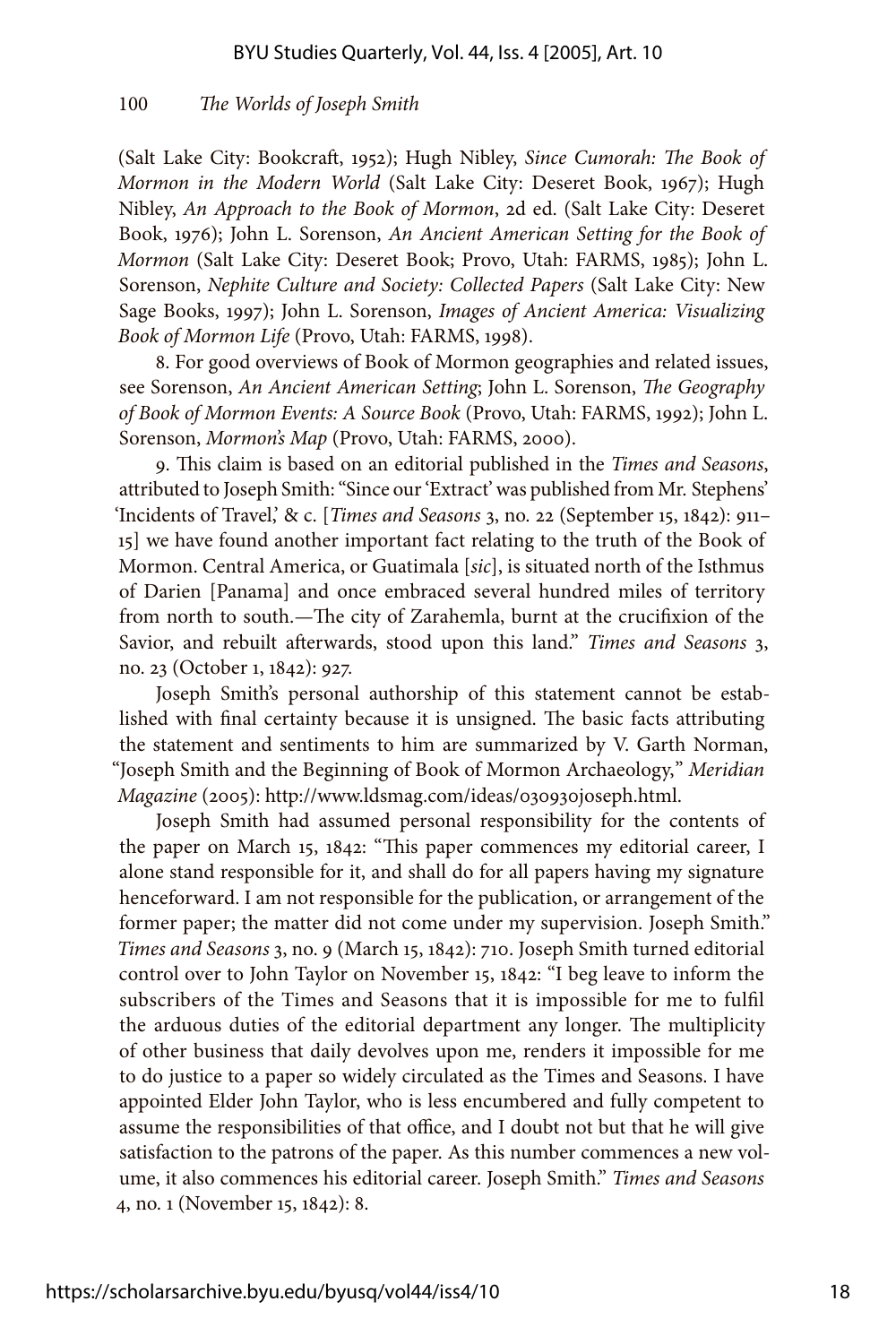This valedictory statement by Joseph Smith, and the statement following by John Taylor, are clear evidence that Joseph took his responsibility seriously and was responsible for the volumes under his editorship. Although it is hypothetically possible that someone else penned the statement, it is sufficiently clear that the sentiments expressed represented Joseph's views and are likely his own words.

10. Noel B. Reynolds, "The Logical Structure of the Authorship Debate," in *Book of Mormon Authorship Revisited: The Evidence for Ancient Origins*, ed. Noel B. Reynolds (Provo, Utah: FARMS, 1997), 98-99.

 . For an insightful evaluation of the environmental hypothesis of the Book of Mormon, see John Gee, "The Wrong Type of Book," in *Echoes and Evidences of the Book of Mormon*, ed. Donald W. Parry, Daniel C. Peterson, and John W. Welch (Provo, Utah: FARMS, 2002), 307–29.

 2. Lamb, *The Golden Bible,* 308, 32. I quote extensively from this book, not because it is an easy target for polemics, but because he argued so carefully from the facts of the Book of Mormon and from the best archaeology available to him at the time. Thus, his book is a valuable time capsule of how arguments against the book have evolved through time necessitated by the changing facts of science.

13. See S. Kent Brown, "The Place That Was Called Nahom': New Light from Ancient Yemen," *Journal of Book of Mormon Studies* 8, no. 1 (1999): 66-68; Warren P. Aston, "Newly Found Altars from Nahom," *Journal of Book of Mormon Studies* 10, no. 2 (2001): 56-61; S. Kent Brown, "New Light from Arabia on Lehi's Trail," *Echoes and Evidences of the Book of Mormon*, 55–25.

4. See note 8.

5. Lamb, *The Golden Bible*, 39, 289.

 6. Ethan Smith, *View of the Hebrews or The Tribes of Israel in America*, 2d ed. (Poultney, Vt.: Smith and Shute, 1825).

 7. James Adair, *Adair's History of the American Indians*, ed. Samuel Cole Williams (1775; repr., Johnson City, Tenn.: Watuaga, 1930), 77-83.

18. The classic statements on the Maya Calendar are: Sylvanus G. Morley, An Introduction to the Study of Maya Hieroglyphics (1915; repr., New York: Dover, 975); J. Eric S. Thompson, *Maya Hieroglyphic Writing: An Introduction* (Norman: University of Oklahoma Press, 960). Most introductory books on Mesoamerican archaeology cover the basics of the calendar. I recommend any edition of Michael D. Coe, *The Maya* (London: Thames and Hudson, 1966–2005). Ernst Wilhelm Förstemann is credited with discovering the principles of the Maya calendar in 1887; see his article repr. in Stephen Houston, Oswaldo Chinchilla Mazariegos, and David Stuart, *The Decipherment of Ancient Maya Writing* (Norman: University of Oklahoma Press, 200).

 9. See Alma 45:0, Helaman 3:9, 2 Nephi 26:9–0, Mormon 8:6, and Moroni 10:1.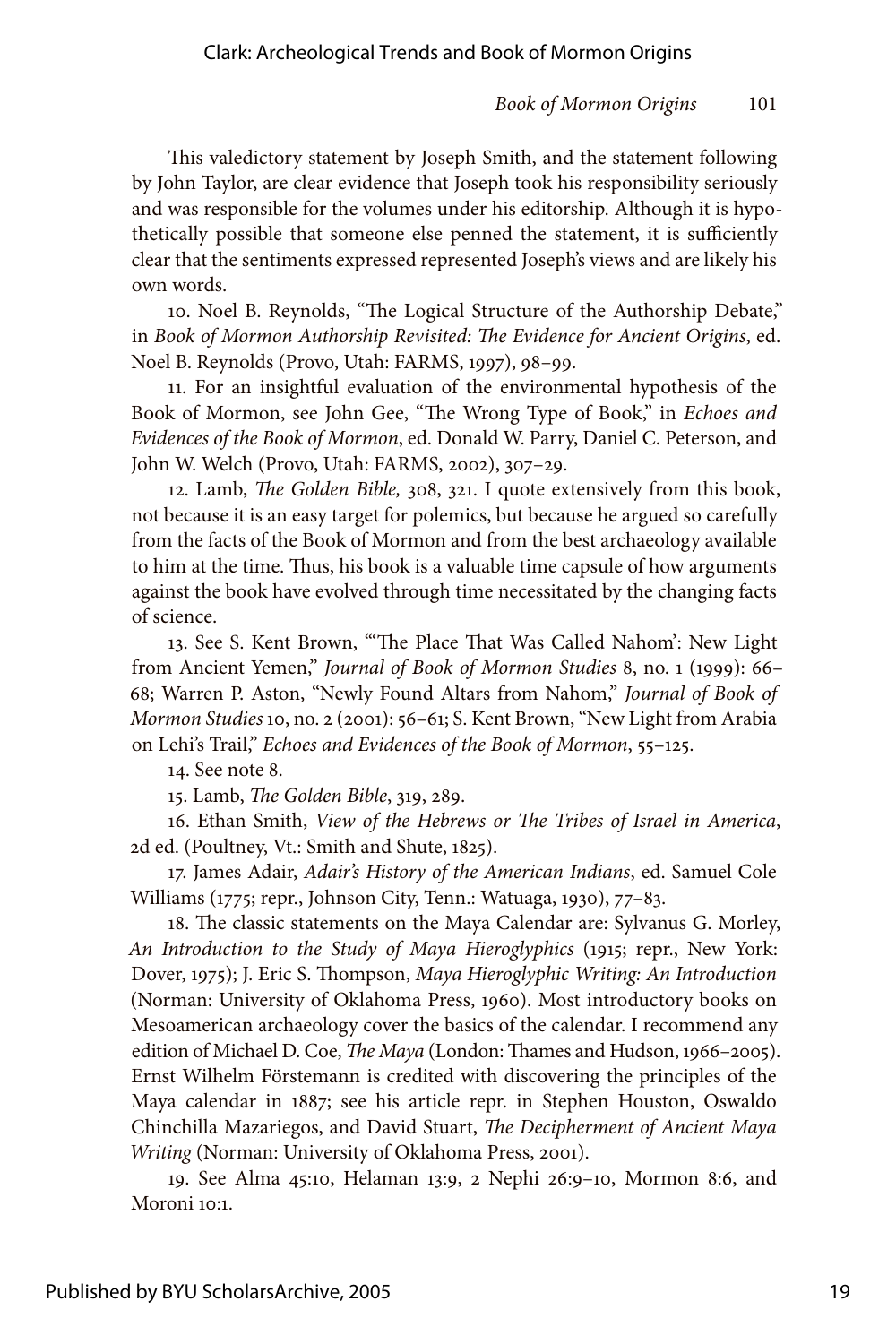20. Not all Mesoamerican cities followed the same historic trajectory, of course. The city histories shown in figure 3 represent the largest cities in their regions, El Mirador in the Maya Lowlands, Kaminaljuyú in the Guatemala highlands, Chiapa de Corzo in central Chiapas, Mexico, and La Venta in the Olmec heartland of Tabasco, Mexico. Summaries of these and other cities can be found in Susan Toby Evans and David L. Webster, eds., *Archaeology of Ancient Mexico and Central America: An Encyclopedia* (New York: Garland Publishing, 2001).

21. The precise dates for Olmec culture have not been determined to everyone's satisfaction. The culture achieved official recognition at the Second Round Table of the Sociedad Mexicana de Antropología, Olmecs and Mayas, held in Tuxtla Gutiérrez, Chiapas, Mexico, in 942. A major controversy at the conference was the chronological placement of Olmec culture, with most Mexican scholars arguing for it being earlier than Maya culture. With the advent of radiocarbon dating in 1950, the Olmecs were soon dated to about 1000 BC at their principal site of La Venta, Tabasco. Subsequently, an even earlier Olmec city, San Lorenzo, was explored and dated to about 200 bc. See Michael D. Coe, Richard A. Diehl, and Minze Stuiver, "Olmec Civilization, Veracruz, Mexico: Dating of the San Lorenzo Phase," *Science* 155, no. 3768 (March 17, 1967): 1399-40; for a recent synthesis of Olmec culture, see Richard A. Diehl, *The Olmecs: America's First Civilization* (New York: Thames and Hudson, 2004).

22. Howe, *Mormonism Unvailed,* 55–56.

 23. Tyler Parsons, *Mormon Fanaticism Exposed: A Compendium of The Book of Mormon, or Joseph Smith's Golden Bible* (Boston: n. p., 84), 26.

 24. Estimating ancient populations is always only approximate even under the best of conditions. Good estimates require that archaeologists find or extrapolate through controlled sampling all the sites in a region, their sizes, the dates of their occupations, the size of each site during any given century, the number of occupied houses, house sizes, and the likely average of the number of persons per household per generation. This is a long string of "ifs," so archaeologists generally take precise estimates of population with considerable skepticism. Most estimates could be off by more than 100 percent, given the conditions for the preservation and/or recovery of evidence of ancient occupation. We are on slightly firmer ground in projecting general trends of high and low population densities for any time or place.

 25. John L. Sorenson, "When Lehi's Party Arrived in the Land, Did They Find Others There?" *Journal of Book of Mormon Studies* 1, no. 1 (1992): 1-34, repr. in John L. Sorenson, *Nephite Culture and Society*.

 26. Diego Durán, *The Aztecs: The History of the Indies of New Spain*, trans. Doris Heyden and Fernando Horcasitas (New York: Orion, 964), 27.

 27. An appreciation for the population history of North American can be obtained by comparing two recent synthetic treatments of its archaeology: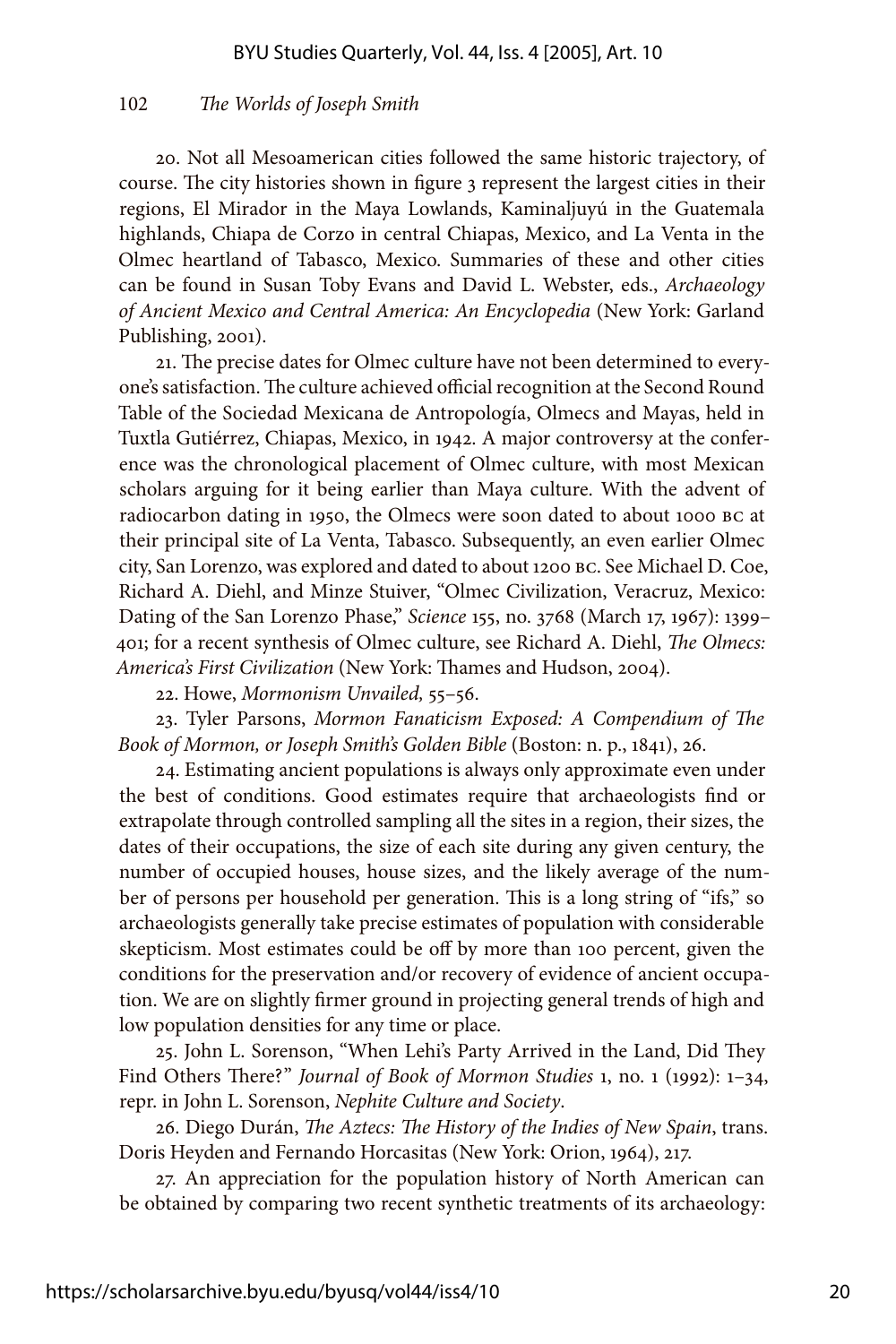Brian M. Fagan, *Ancient North America: The Archaeology of a Continent*, 3rd ed. (New York: Thames and Hudson, 2000) and Susan Toby Evans, *Ancient Mexico and Central America: Archaeology and Culture History* (New York: Thames and Hudson, 2004).

 28. The population profile for the Lowland Olmecs is based on data for the history of the two principal capitals in the area, San Lorenzo and La Venta, as well as some limited surveys around both capitals. I draw from the following sources: Michael D. Coe and Richard A. Diehl, *In the Land of the Olmec* (Austin: University of Texas Press, 980); Ann Cyphers, "Reconstructing Olmec Life at San Lorenzo," in *Olmec Art of Ancient Mexico*, ed. Elizabeth P. Benson and Beatriz de la Fuente (Washington D.C.: National Gallery of Art, 1996), 6–7; Ann Cyphers, *Escultura Olmeca de San Lorenzo Tenochtitlán* (Mexico City: UNAM, 2004); Ann Cyphers, ed., *Población, Subsistencia y Medio Ambiente en San Lorenzo Tenochtitlán* (Mexico City: UNAM, 997); Rebecca González Lauck, "La Venta: An Olmec Capital," in *Olmec Art of Ancient Mexico*, 73–82; Stacey C. Symonds and Roberto Lunagómez, "Settlement System and Population Development at San Lorenzo,"in *Olmec to Aztec: Settlement Patterns in the Ancient Gulf Lowlands*, ed. Barbara L. Stark and Philip J. Arnold III (Tucson: University of Arizona Press, 997), 44–73; Stacey C. Symonds, Ann Cyphers, and Roberto Lunagómez, *Asentamiento Prehispánico en San Lorenzo Tenochtitlán* (Mexico City: UNAM, 2002); Christopher von Nagy, "The Geoarchaeology of Settlement in the Grijalva Delta," in *Olmec to Aztec*, 253–77; Richard A. Diehl, *The Olmecs: America's First Civilization* (New York: Thames and Hudson, 2004).

 29. The three sources I considered in my original sample of critiques were Howe, *Mormonism Unvailed*; Bennett, *The History of the Saints*; and Lamb, *The Golden Bible*; see note 6.

 30. See Origen Bacheler, *Mormonism Exposed: Internally and Externally* (New York: 62 Nassau St., 838); Orr, *Mormonism Dissected*; Parsons, *Mormon Fanaticism Exposed*; La Roy Sunderland, *Mormonism Exposed. In Which Is Shown the Monstrous Imposture, the Blasphemy, and the Wicked Tendency, of that Enormous Delusion, Advocated by a Professedly Religious Sect, Calling Themselves "Latter Day Saints"* (New York: Office of the N.Y. Watchman, 1842).

 3. Documentation for all Book of Mormon claims is an ongoing process that has not been attempted systematically. Recent books published by FARMS list dozens of novel items. See Parry, Peterson, and Welch, *Echoes and Evidences of the Book of Mormon*; Noel B. Reynolds, ed., *Book of Mormon Authorship: New Light on Ancient Origins* (Provo, Utah: Religious Studies Center, 1982); Reynolds, *Book of Mormon Authorship Revisited*; John L. Sorenson and Melvin J. Thorne, eds., *Rediscovering the Book of Mormon* (Salt Lake City: Deseret Book; Provo, Utah: FARMS, 1991); John W. Welch and Melvin J. Thorne, eds., Pressing *Forward with the Book of Mormon: The FARMS Updates of the 990s* (Provo,